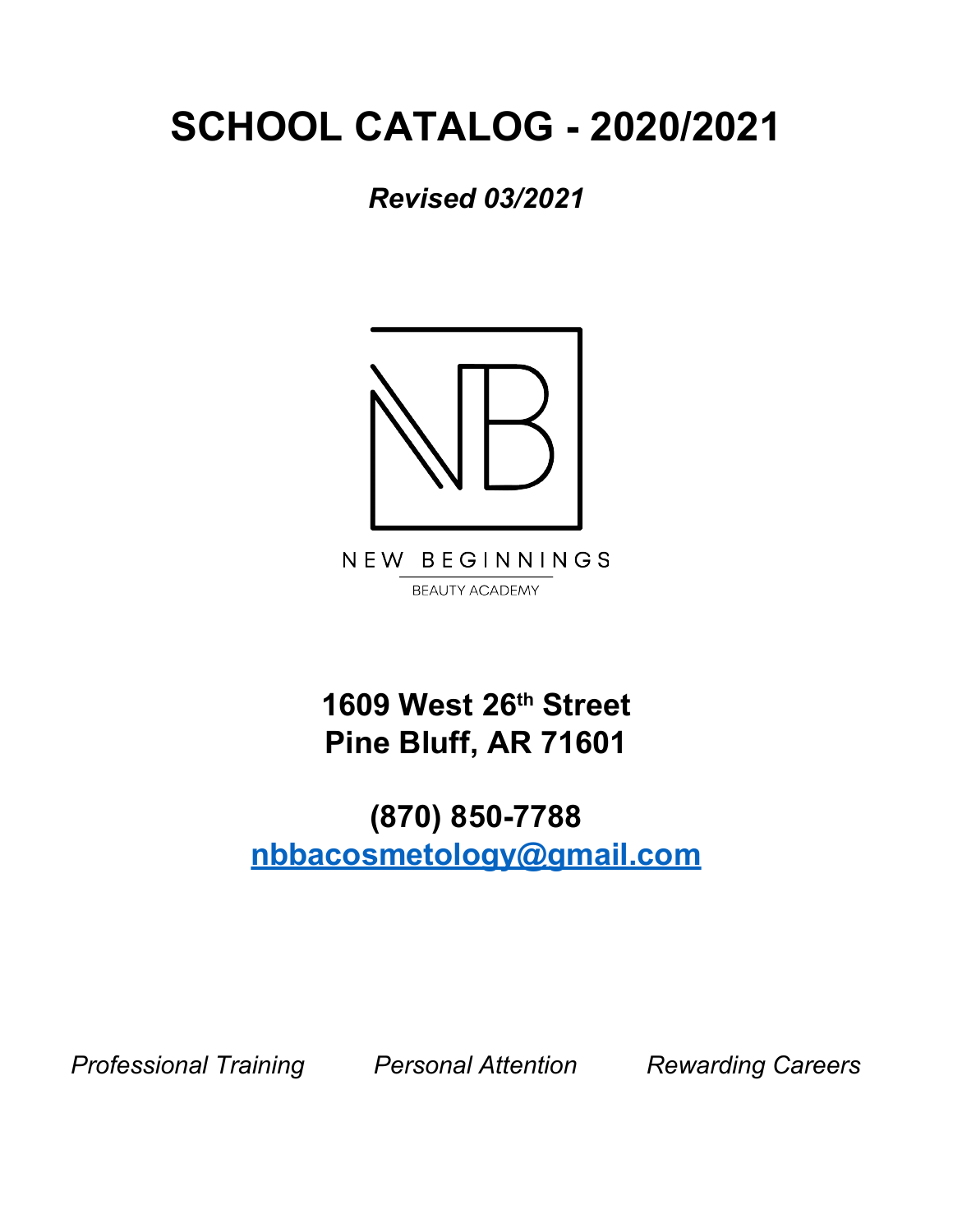### STUDENT CATALOG: TABLE OF CONTENTS

| RE-ENROLLMENT, TRANSFER STUDENTS, TUITION AND FEES----------------------------4 |  |
|---------------------------------------------------------------------------------|--|
|                                                                                 |  |
|                                                                                 |  |
|                                                                                 |  |
|                                                                                 |  |
|                                                                                 |  |
|                                                                                 |  |
|                                                                                 |  |
|                                                                                 |  |
|                                                                                 |  |
|                                                                                 |  |
|                                                                                 |  |
|                                                                                 |  |
|                                                                                 |  |
|                                                                                 |  |
|                                                                                 |  |
|                                                                                 |  |
|                                                                                 |  |
|                                                                                 |  |
|                                                                                 |  |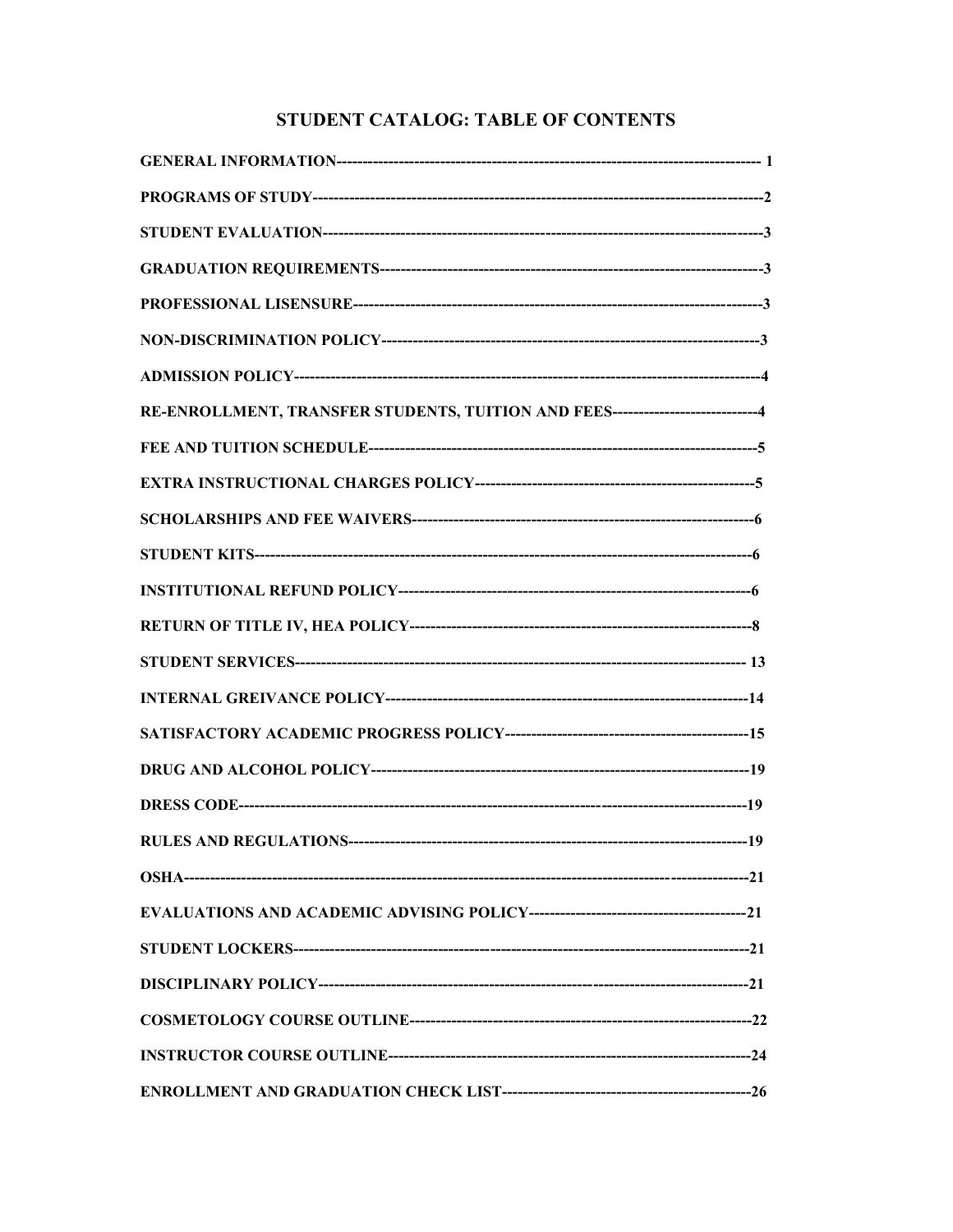#### **GENERAL INFORMATION**

#### **ABOUT THE SCHOOL**

New Beginnings Beauty Academy was founded in May 2011 and opened September 6, 2011, through the family's commitment to providing high quality professional training in the field of cosmetology. The school is located in the heart of the city of Pine Bluff, AR, at 1609 West  $26<sup>th</sup>$  Street. Our telephone number is (870) 850-7788.

 Our mission is to teach and train each individual statement who enrolls in the academy to master the art and science of the cosmetology field, and to develop techniques that will enhance his or her skills within our industry. Additionally, we will prepare our students to pass their board exams and prepare for employment with the hope that they will maximize their acquired skills and reach their own personal goals of personal economic independence.

#### **GENERAL FACILITIES**

New Beginnings Beauty Academy is a cosmetology school with a clinic floor area, offices, classroom, theory rooms, a dispensary and a reception area. The school has equipment and facilities designed to model a salon type atmosphere. The school has 10 dryers, 3 shampoo bowls, 3 towel bins, and 2 manicuring tables,

#### **OWNERSHIP**

New Beginnings Beauty Academy is owned by Stephanie Mitchner-Willis and Laportia Jackson.

School Director/ Owner- Stephanie Mitchner Laportia Jackson Admission Officer- Kwanz Jackson Stephanie Mitchner Financial Aid Officer-Laportia Jackson Edna Lindsey (on call) Receptionist—Marcia Culclager Advisor—Jacqueline Reams SUBSTITUTE INSTRUCTOR

#### **ADMINISRATIVE STAFF INSTRUCTIONAL STAFF/INSTRUCTORS**

Lashonda Holmes

#### **SCHOOL LICENSING**

 The institution is licensed by the Arkansas Department of Health Cosmetology Section 4815 West Markham, Slot 8 Little Rock, AR, 72208 (501)682-2168 (website)-www.arkansas.gov/cos/

 The school is accredited by: National Accrediting Commission of Career Arts & Sciences 3015 Colvin Street, Alexandria, VA (703) 600-7600

#### **ACADEMIC CALENDAR AND HOURS OF OPERATION**

#### **New Enrollment**

 Because of the curriculum, the school is open year round. Start dates for newly enrolled students is every Wednesday of each month for the Cosmetology 1500 hour course and the Instructor 600 hour course.

Scheduled Program Hours: **Cosmetology 1500 Hours** Full-time: 32 hrs /week Wednesday thru Saturday 8:00 am - 4:30pm Part-time: 16 hrs/week Thursday and Friday 5:00 pm – 9:00 pm; Saturday 8:30 am – 4:30 pm **Instructor 600 Hours** 32 hrs/week Wednesday – Saturday 8:00 am - 4:30 pm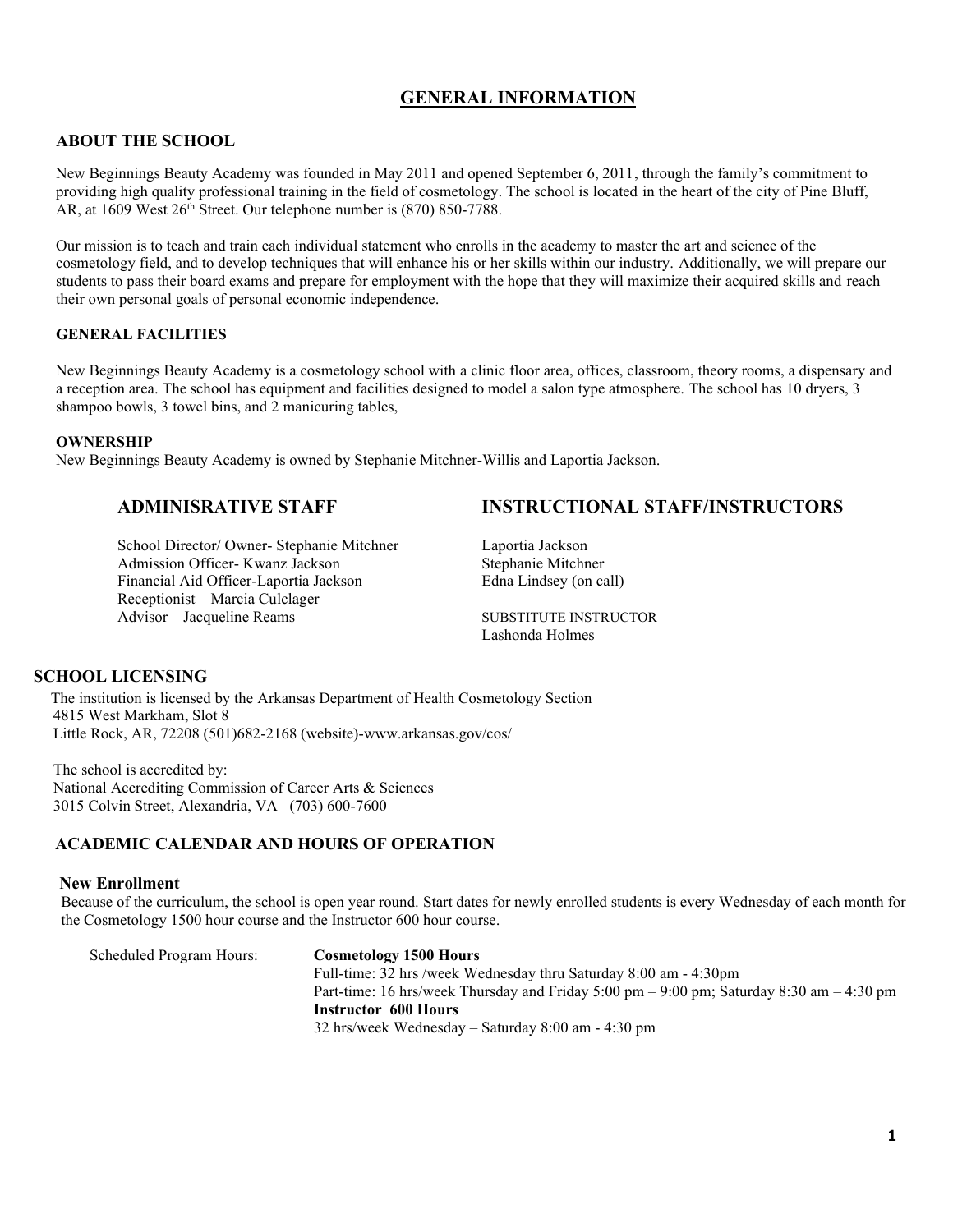#### **SCHOOL HOLIDAYS AND CLOSURE**

New Beginnings Beauty Academy observes the following holidays: New Year's, Memorial, Independence, Labor, Thanksgiving, and Christmas. In the event of snow emergencies and/or ice in the city of Pine Bluff and surrounding areas and it is deemed unsafe for students, the institution will inform students of school closures. Students will be notified through radio and television. Students will be given the opportunity to make up the hours.

#### **PROGRAMS OF STUDY**

Our programs are designed for students who want to begin a new career in the field of cosmetology and/or maximize their knowledge and skills in the field. Our institution provides students with a state of the art learning facility, modeling a salon type atmosphere. Our instructors are knowledgeable in the field and have extensive experience working in the field of cosmetology. All of the programs require instruction of combined theory and practical application with emphasis on safety and sanitation

#### **COSMETOLOGY**

Course Description: The Cosmetology 1500 hour course introduces students to manicuring, hair removal, facials, and skin care, hair beautification, haircutting, chemical application-perm, foiling, highlights and more, to work in fields of cosmetology, skincare and/or nail care. Generally with a certificate in cosmetology, there is opportunity to provide services in shampooing, cutting, coloring, styling hair, massaging and treating scalp.

#### **Minimum Hours Requirement: 1500 Hours**

**Careers in Cosmetology:** There are an array of career options for graduates of our cosmetology program upon licensure, as defined by the Department of Labor and Statics. There are opportunities as Barbers, Hairdressers, Hairstylists and Cosmetologists (SOC Code: 39-5012,00) he/she may "Provide beauty services, such as shampooing, cutting, coloring, and styling hair, and massaging and treating scalp. May apply makeup, dress wigs, perform hair removal, and provide nail and skin care services."

The mean hourly wage reported in May 2020, for hairdressers, hairstylists, and a cosmetologist, including tips and commission, is \$15.74. See<http://www.bls.gov/oes/current/oes395012.htm>

**Physical Demands of Profession:** Interested applicants should expect long work periods and prolonged standing. Additionally, some risks may include allergies and chemical reactions. Potential applicants who are pregnant or expect to be should consult with their doctors.

#### **Course Subject Hours:**

| <b>Hygiene and Sanitation</b> | 80 hours   |
|-------------------------------|------------|
| <b>Related Science</b>        | 120 hours  |
| Hairdressing                  | 1000 hours |
| Manicuring & Pedicuring       | 100 hours  |
| Cosmetic Therapy              | 100 hours  |
| Salesmanship                  | 50 hours   |
| <b>Shop Deportment</b>        | 50 hours   |
|                               |            |

**\*NOTE: Students cannot leave the theory classroom during class to work on clinic floor.**

#### **INSTRUCTOR**

Course Description: The course will prepare the student in all phases of teaching cosmetology. (If he/she is a licensed nail tech or aesthetician, he/she may take the instructor course and teach in that particular field of study only). Written and practical tests will be given on a regular basis. The instructor trainee will be required to make lesson plans (both for theory and practical classes) for the Milady textbook before graduation.

#### **Minimum Hours Requirement: 600 Hours (Currently not eligible for Title IV)**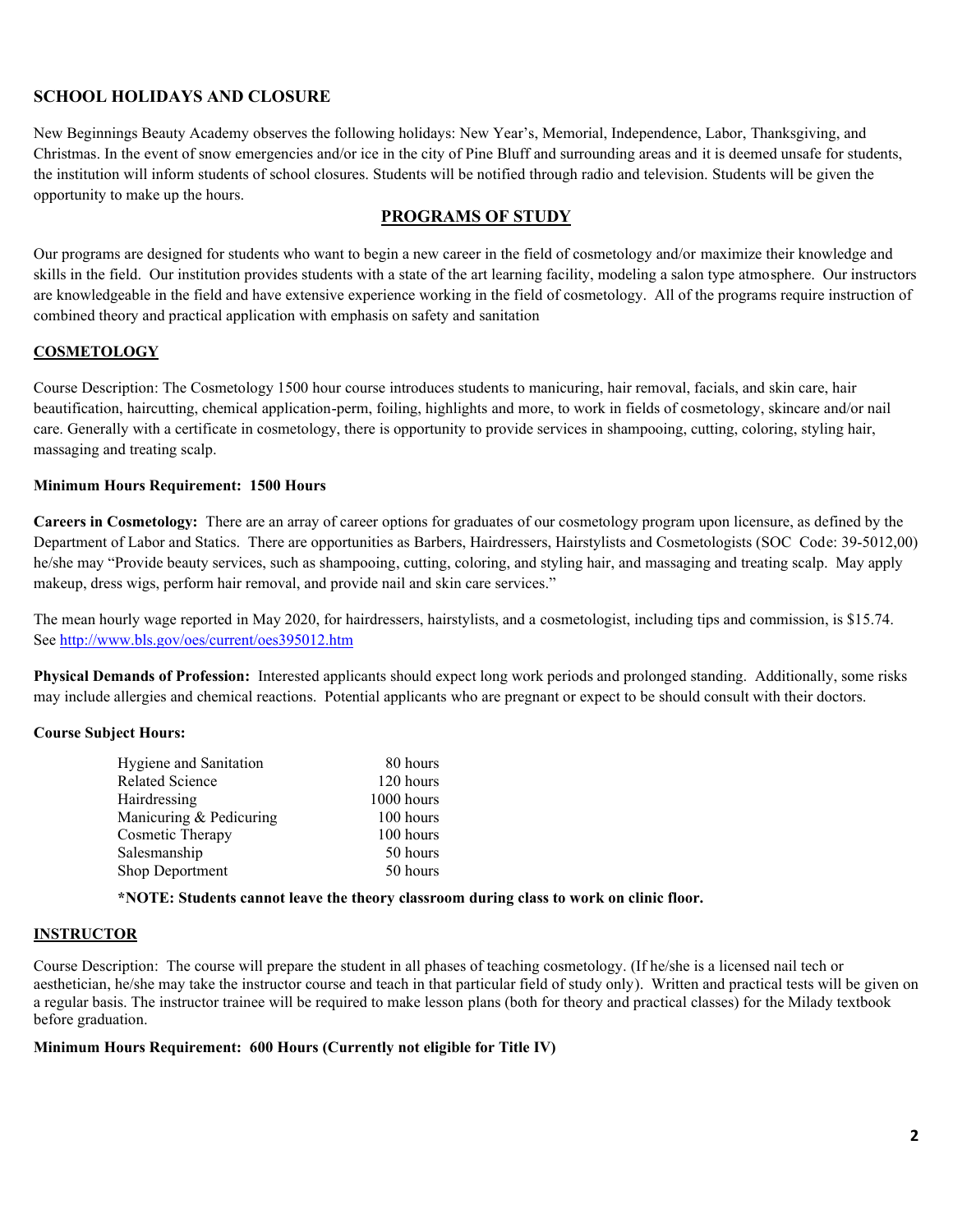#### **Course Subject Hours:**

| Required preparatory training  | 50 hours  |
|--------------------------------|-----------|
| Class attendance               | 100 hours |
| Conducting theory class        | 50 hours  |
| Conducting practical class     | 300 hours |
| Method/Keeping student records | 10 hours  |
| Training in subject needed     | 90 hours  |

#### **STUDENT EVALUATION**

The students are evaluated three times during enrollment, in order to ensure they are maintaining satisfactory progress in theory, practical and attendance. Please see Student Polices for provisions of the Satisfactory Progress Report.

**Grading System:** Students must maintain academic grades of at least 75% and attendance 0f at least 67% to meet satisfactory academic progress.

The following factors will be used to determine academic progress: Theory (test grades, assignments, etc.), Practical work and Clinical/Laboratory work.

|               |             | <b>Students: Cumulative Theory and Practical Grading Scale</b> |               |
|---------------|-------------|----------------------------------------------------------------|---------------|
| Grade         | Score Range | Grade Point Average                                            | practical:    |
| A             | 95-100      | 4.00                                                           | $5.0 = 100\%$ |
| $A -$         | $90 - 94$   | 3.50                                                           | $4.5 = 95\%$  |
| $B+$          | 86-89       | 3.00                                                           | $4.0 = 90\%$  |
| B             | 82-85       | 2.75                                                           | $3.5 = 85\%$  |
| $B -$         | 78-81       | 2.50                                                           | $3.0 = 80\%$  |
| $\mathcal{C}$ | 75-77       | 2.00                                                           | $2.5 = 75\%$  |
| $\mathbf{F}$  | $0 - 74$    | 0.00                                                           |               |

 $A=$  Excellent  $B=$  Good  $C=$  Satisfactory  $F=$  Fail

**Attendance:** Our institution uses a time clock and sign–in sheets to track student hours and maintain a daily record of attendance with each student personally punching the time clock and signing in. Students will not receive credit for hours they do not attend.

#### **Graduation Requirements (applies to all courses):**

Each student must complete the required hours for the enrolled program of study. In addition, the student must pass all written and practical test with an average of 75% or above and successfully pass the mock state board exam. All exit paper work and exit interview must be completed. Finally, all financial obligations to the school must be settled in order for the student to graduate from the program. Upon completion of the program, students will be awarded a diploma with indication of the student's successful completion of training. All graduates will be given a licensing application form to sit for the AR state board licensure exam.

#### **STATE OF ARKANSAS PROFESSIONAL LICENSURE**

**All graduates must apply for the state board licensure examination and pass in order to receive a license to practice in Arkansas. The institution will assist in scheduling the examination and preparing students through a mock state board exam. However, the costs related to taking the examination, canceling/rescheduling the reservation and receiving licensure is the sole responsibility of the student.** 

A valid and current license is the prerequisite for employment in the state of Arkansas within the field of Cosmetology. Please check with other states for their minimum licensing hours' requirements. Persons who pass any examination shall receive a license from the cosmetology Technical Advisory Committee.

#### **CAREER EMPLOYMENT ASSISTANCE**

While the institution cannot guarantee employment or graduates, assistance in finding suitable employment is provided by posting are job openings on a career opportunities bulletin board for students to review. Students also receive training in how to write a resume, complete an employment application, and prepare for an effective interview. The institution places a great deal of emphasis on how to obtain and retain employment after graduation.

#### **NON-DISCRIMINATION POLICY**

New Beginning Beauty Academy does not discriminate or deny any person the basis of age, sex, race, color, ethnic origin, religion or handicap.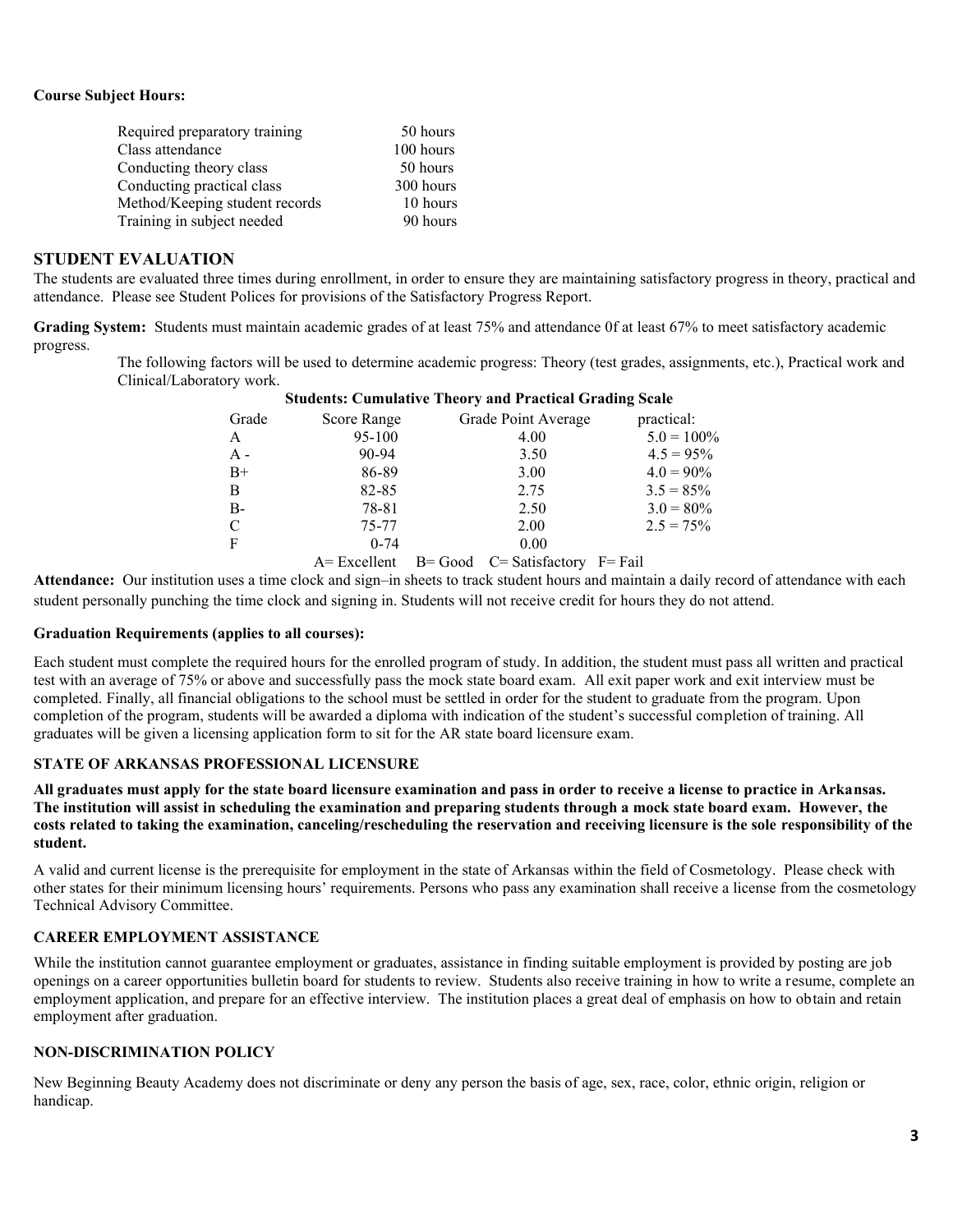#### **ADMISSION POLICY**

#### **ADMISSION CRITERIAS:**

#### **(All courses are instructed in the English language)**

#### **Cosmetology:**

- Proof that student is 16 years old (NOTE: If under 18, birth certificate required)
- High school diploma or \*GED or equivalent
- Social Security card or official picture ID
- \$20.00 money order or personal check for permit fee. (No cash)
- 2x2 photo

**\* For students who did not complete a high school diploma or its equivalent and are beyond the age of compulsory education, they are allowed the opportunity to demonstrate that they have the ability to benefit (ATB) from the training offered at our institution. Before enrolment, the applicant must be able to successfully pass an aptitude test provided by TABE, Inc. measuring the student's ability to benefit from the program. Additionally, ATB students must meet all the requirements, used above for admissions.**

#### **Instructor:**

- Must be 21 years of age
- Must be currently licensed in cosmetology
- High school diploma or GED
- Social Security card or official picture ID
- \$20.00 money order or personal check for permit fee (No cash)
- $\bullet$  2X2 photo

#### **RE-ENROLLMENT**

If a student has been terminated or withdrew from the school and wishes to return, he/she must go through the registrar and fill out the necessary paper work that will be forwarded to the school director for their comments regarding approval for re-entry. Students who have withdrawn for more than one year may be subject to the loss of hours based on the regulations of the State Board of Arkansas. If a student is allowed to return, a non-refundable registration fee of \$100.00 is required.

#### **TRANSFER STUDENTS**

New Beginnings Beauty Academy does not recruit students currently enrolled at another institution. Transfers will receive credit for hours received from other schools in state and/or out of state if certified by state board. A theory test and practical test will be administered to determine the level of the student's abilities. The amount of tuition will be charged according to current tuition rates. If approved for enrollment, tuition will be charged at the hourly rate for the remaining hours of the course, plus transfer registration fee, (if applicable) kit and books if the student decides to enroll in the program. In addition to the general admissions requirements, transfer applicants are required to have the following documents before acceptance and matriculation into the program. Transfers will be given hours up to 1000 no less than completing 500 hours. If hours are over 3 years old no more than 500 will be accepted. Hours earned at another institution will be counted as both attempted and completed hours for the purpose of determining when the maximum time frame has been exhausted. SAP evaluation periods are based on actual hours.

#### **REQUIREMENTS:**

- An official transcript of hours approved from Arkansas State board. The student is responsible for completing and submitting the form to board.
- An official transcript with written and practical grades from the school student is transferring from.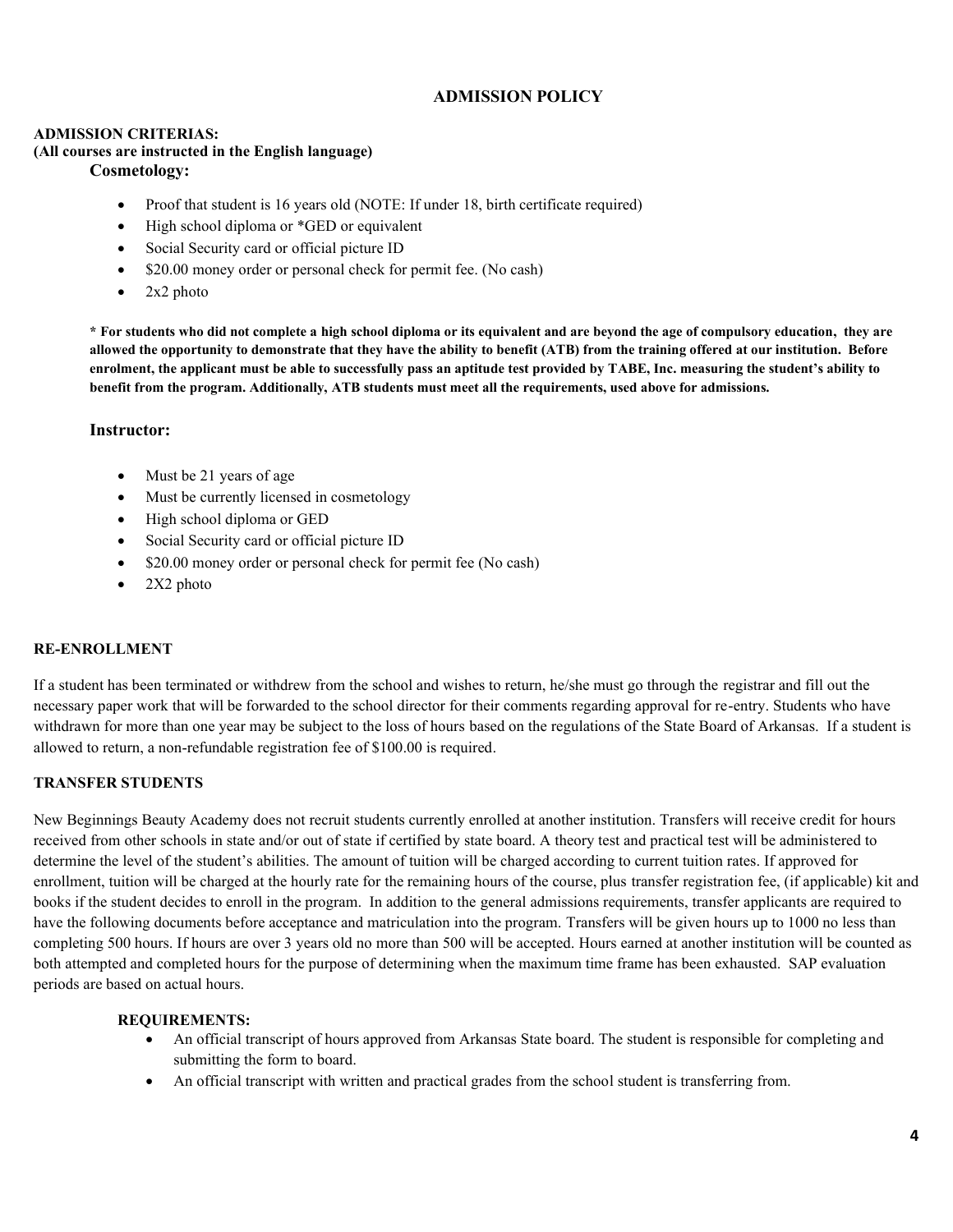#### **TUITION AND FEES (financial assistance)**

Below is the schedule of estimated fees at the institution effective for enrollment after July 1, 2015. Fees and costs are subject to change without notice; however they will not affect current students. New Beginnings Beauty Academy offers monthly payment plans for students at no additional charge, spread over a student's course of study and payable upon completion. The forms of payment accepted include cash, check, money order or funds pre-approved by a non-federal or governmental agency. Students are told about the endowment fund and rehabilitation services.

|                                  | <b>Registration Fee</b>              | <b>Tuition</b> | <b>Books</b> | <b>Kits</b> | <b>Total Cost</b> |
|----------------------------------|--------------------------------------|----------------|--------------|-------------|-------------------|
| Cosmetology<br>(1500 hours)      | $$100.00$ plus<br>\$20.00 permit fee | \$12,000       | \$750        | \$1,200     | \$14,270          |
| <b>Instructor</b><br>(600 hours) | $$100.00$ plus<br>\$20.00 permit fee | \$5,000        | \$200        | \$250       | \$5,320           |

#### **FEE SCHEDULE FOR INDIVIDUAL PROGRAMS: effective July 1, 2015**

#### **ESTIMATE OF ADDITIONAL EXPECTED FEES/EXPESENES**

| <b>Arkansas Licensure Exam Fee</b>                | \$125.00                             |
|---------------------------------------------------|--------------------------------------|
| <b>Arkansas Licensure Fee (Cos)</b>               | \$50.00                              |
| <b>Arkansas Licensure Instructor</b>              | \$50.00                              |
| <b>Re-Entry Fee</b>                               | \$100.00                             |
| <b>Transcript Fee (1st request Waived)</b>        | \$10.00                              |
| <b>Extra Instruction beyond contract end date</b> | \$10.00 per hour for hours remaining |
| <b>Termination fee</b>                            | \$150.00                             |

#### **EXTRA INSTRUTIONAL CHARGES POLICY**

A grace period of 2 (two) weeks will be allowed for students to complete during the scheduled contract end date. Due to reserved space, equipment and licensed instructors, the institution must charge students for extra instruction. If a student does not complete his/her required hours 2 (two) calendar weeks during his/her scheduled contract end date, additional training hours will be at a rate of \$10.00 per hour remaining. If any of these hours are theory hours the hours must be made up in theory class.

#### **TRANSFER OR RE-ENROLLING STUDENTS**

The tuition rates current at the time of transfer/re-entry will apply to the balance of training hours needed for students who transfer/re-enroll more the 30 days after the formal withdrawal date unless mitigating circumstances apply.

#### **FINANCIAL AID SOURCES**

Our Financial Officer will inform you of all the sources of aid available. You will also be supplied with a guide published by the U.S. Department of Education which contains valuable financial aid information. You will be further informed of the criteria for eligibility, procedures, your rights and responsibilities, and other important information for each program. Cost of Attendance budgets are available for review from your financial aid officers. These budgets are based on one academic year.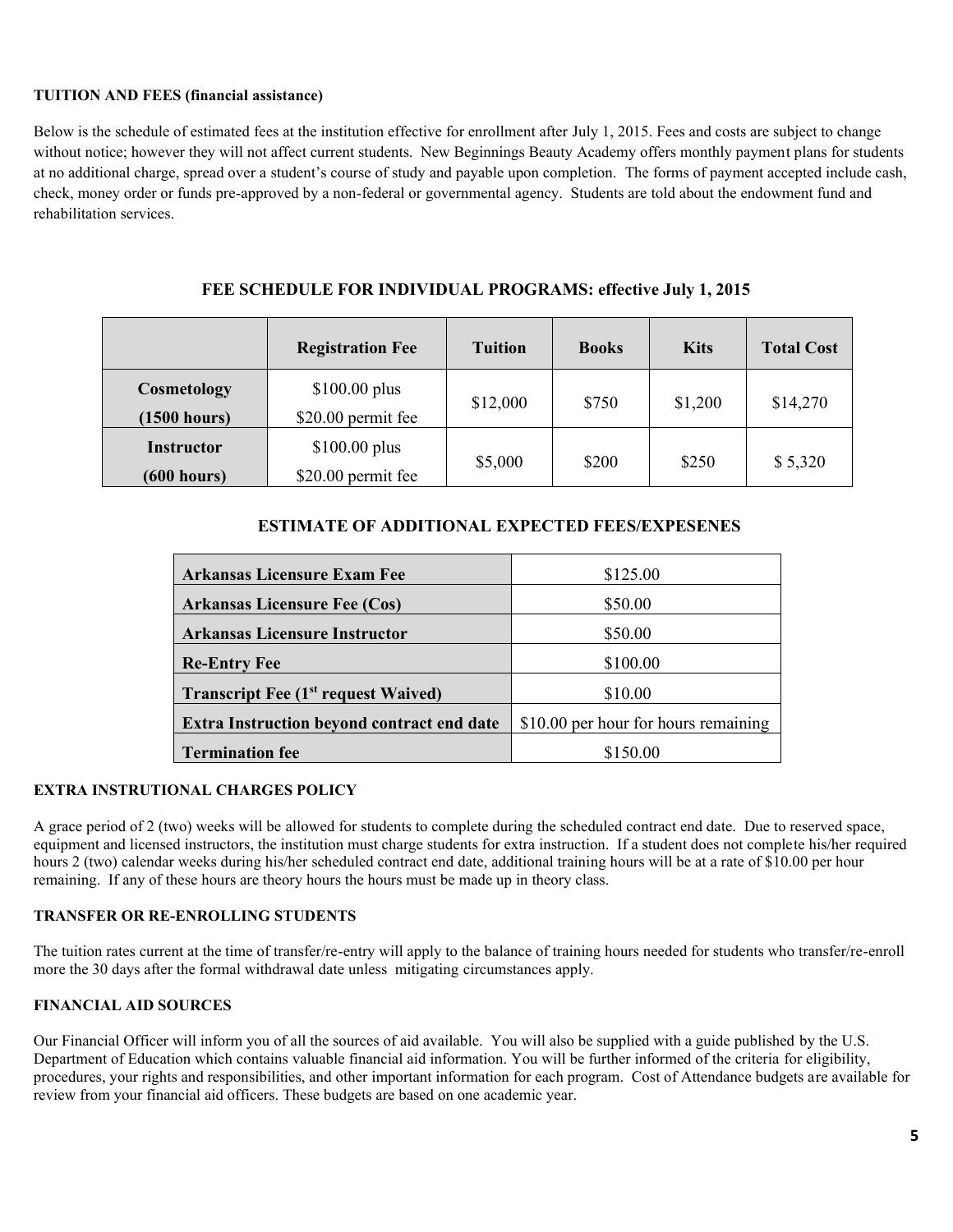#### **PAYMENT PLAN**

Students applying for enrollment can arrange for equal installment payments to cover the full cost of tuition, books, and kits. Installment payments are due and payable by the first day of each month or the date of enrollment.

#### **SCHOLARSHIPS AND FEE WAIVERS**

Scholarships are available to students who show special abilities and/or need and meet the requirements of the school to receive a scholarship. If the requirements are not maintained during the enrollment, the scholarship will be revoked and full tuition will be charged against the student at the current tuition rate at that time and no hours will be certified until all monies owed the school are paid in full. See the Admissions Director for details and requirements.

#### **STUDENT KITS AND BOOKS**

Students purchase kits and books when they enroll. If anything is lost, stolen or broken from their kit, the student is responsible for replacing the item(s). This includes books if student is unable to purchase kit up front, school will provide all necessary supplies for training. Kits are not allowed out of school until graduation. Kits include the following:



Invisibles Tint Kit Gold Magic Style Kit 12 Aristocrat Combs 6 Scalpmaster Brushes Soft 'n Style Roller Rack Celebrity Nicki Manikin Scalpmaster Elite Dryer Diamond Edge Hair Shaper DL Professional Manicure Kit Gold Magic Marcel Grip Irons Satin Edge Elite 5Â\_" Shear Soft 'n Style Vinyl Gloves - 1 pr DL Professional Manicure Brush Scalpmaster Vinyl Shampoo Cape Soft 'n Style Fine Mist Spray Bottle Soft 'n Style Duck Bill Clips - 12/pk Soft 'n Style Butterfly Clamps - 12/pk 2 Soft 'n Style Color Applicator Bottles Soft 'n Style Single Prong Clips - 80/bx City Lights Milan Collection Nylon Tote Soft 'n Style Steel Pin Curl Clips - 80/bx Scalpmaster Techno Vinyl Shampoo Cape Celebrity Sam II Manikin with H-222 Holder

#### **INSTITUTIONAL REFUND POLICY**

For applicants who cancel enrollment or students who withdraw, a fair and equitable settlement will apply. The following policy applies to all:

- Terminations for any reason by either party, including student decision, course or program cancellation or school closure. Any monies due will be refunded within 45 days of official cancellation or withdrawal.
- If a student withdraws from school, the amount due the school is calculated based on all tuition being due less any refund due the student based on the following refund policy.
- Leave of absence withdrawal determination dates will be the earlier of the scheduled date of return from the Leave of absence or the date the student notifies the institution that he/she will not be returning.
- An applicant not accepted by the school for training shall be entitled to a refund of all monies paid regardless of whether the student has started classes or not.
- If a student (or in case of a student under legal age, his/her parent or guardian) cancels his/her enrollment and request his/her money back in writing within three business days of the signing of an enrollment agreement all monies collected by the school shall be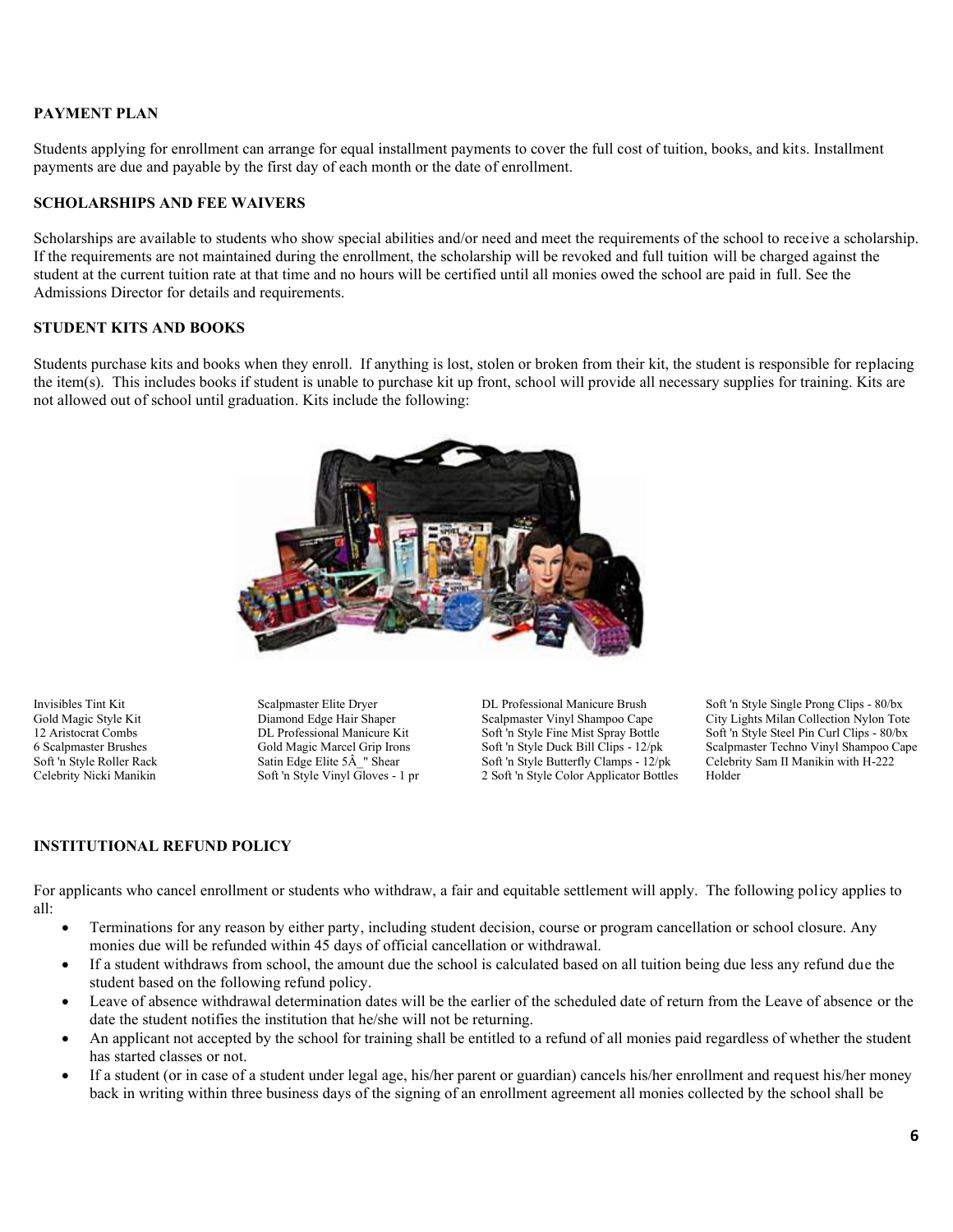refunded. The cancellation date will be determined by post mark on the written notification or the date said information is delivered to the school administrator/ owner in person. This policy applies regardless of whether or not the student has actually started classes.

- If a student cancels his/her enrollment after three business days after signing but prior to entering classes, he/she shall be entitled to a refund of all monies paid to the school, less the registration fee of \$100.00.
- For students who enroll in and begin classes, but withdraw prior to course completion (after three business days of signing contract) the following schedule of tuition adjustment is authorized.
- All refunds are based on scheduled hours. Arkansas does not have a state mandated refund policy, so the following is observed:

| <b>Percentage of Scheduled Time</b><br><b>Total Course of Program</b> | <b>Amount of Total</b><br><b>Tuition Owed to School</b> |  |
|-----------------------------------------------------------------------|---------------------------------------------------------|--|
| $0.01\%$ to 4.9%                                                      | 20% Retained or Received                                |  |
| 5\% to 9.9\%                                                          | 30% Retained or Received                                |  |
| 10\% to 14.9\%                                                        | 40% Retained or Received                                |  |
| 15\% to 24.9\%                                                        | 45% Retained or Received                                |  |
| 25\% to 49.9 \%                                                       | 70% Retained or Received                                |  |
| $50\%$ and over                                                       | 100% Retained or Received                               |  |

Enrollment time is defined as the time elapsed between the actual starting date and the date of the students last day of attendance in the institution. Students are considered to be withdrawn if either of the following circumstances occur:

- 1. For an official cancellation or withdrawal, the cancellation date will be determined by the postmark on written notifications, or the date said information is delivered to the school in person for the following:
	- a. A student or legal guardian cancels the contract and demands his/her money back in writing, within three business days of signing the enrollment agreement regardless of whether the student has actually started training. All monies collected by school are refunded except a non-refundable application fee.
	- b. A student cancels the contract after three business days of signing, but prior to entering classes. In this case, student is entitled to a refund of all monies paid to the school less an application fee, if applicable, and registration fee of (state the amount for each course of study).
	- c. A student notifies the institution of his/her withdrawal.
- 2. An unofficial cancellation or withdrawal shall occur on the earliest of the dates that:
	- a. An applicant is not accepted by the school and is entitled to a refund of all monies except a non- refundable application fee.
	- b. A student or legal guardian cancels the contract and demands his/her money back in writing, within three business days of signing the enrollment agreement regardless of whether the student has actually started training. All monies collected by school are refunded except a non-refundable application fee.
	- c. A student cancels the contract after three business days of signing, but prior to entering classes. In this case, student is entitled to a refund of all monies paid to the school less an application fee, if applicable, and registration fee of (state the amount for each course of study).
	- d. A student notifies the institution of his/her withdrawal.
	- e. A student on an approved leave of absence notifies the school that he or she will not be returning. The date of withdrawal determination shall be the earlier of the scheduled date of return from the leave of absence or the date the student notifies the institution that the student will not be returning.
	- f. A student is expelled by the school.

Unofficial withdrawals will be determined by post mark on written notification or date delivered. Withdrawals will be monitored and determined at least every thirty days. All refunds are calculated based on last day of attendance. Monies due to a student who withdraws from the institution shall be refunded within forty-five (45) days of a determination that a student has withdrawn, whether officially or unofficially. In the event there is a student withdrawal either official or unofficial from the institution any monies due the student or Title IV program (if applicable) will be refunded within 45 days of the date of determination of withdrawal. The school is currently eligible to participate in federal Title IV Financial Aid Programs. Graduation fees, books and equipment are nonrefundable items and are not included in tuition. If the school is permanently closed and no longer is offering instruction after a student has enrolled, the school shall provide a pro-rata refund of all monies paid. If a course is cancelled subsequent to a student's enrollment, and before instruction in the course has begun, the school shall provide a full refund of all monies paid.

Students who terminate prior to course completion will be charged a \$150.00 termination fee. Being that the school participates in Title IV programs, the institution charges by the academic year for the qualified programs outlined below.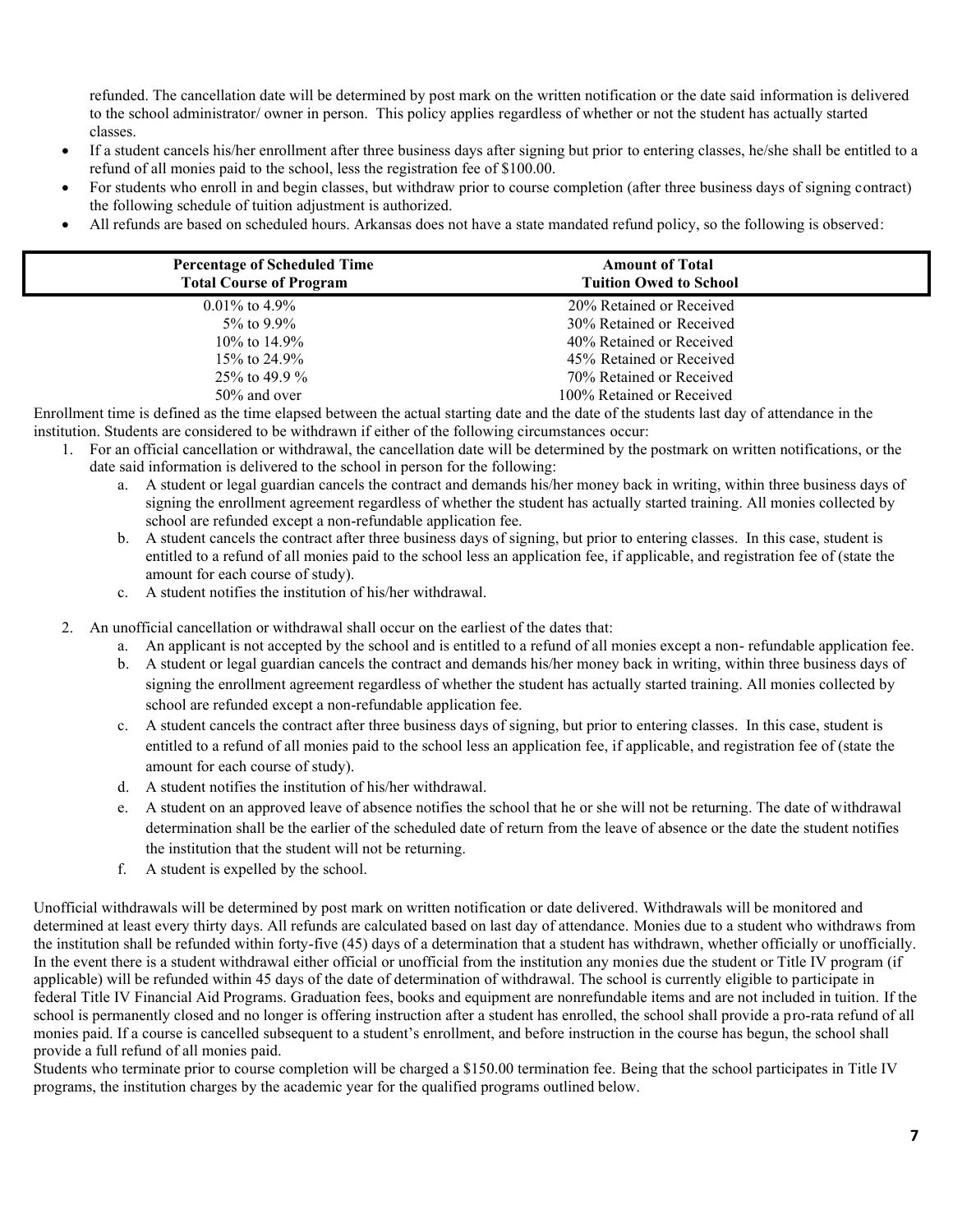If a course is cancelled subsequently to a students enrollment and before instruction in the course has begun, the school shall provide a full refund of all monies paid or provide completion of the course or program.

If a school closes cancels a course and/or program and cease to offer instruction after students have enrolled and instruction has begun, the school at its options:

- a. Provide a pro-rate refund for all students transferring to another school based on the hours accepted by the receiving school.
- b. Provide completion of the course or program, or
- c. Participate in a Teach Out Agreement
- d. Provide a full refund of all monies paid

If a school closes permanently and ceases to offer instruction after students have enrolled and instruction has begun, the school must make arrangements for students. The school has at its option to provide a pro-rata refund, or participate in a teach out agreement.

| <b>Cosmetology Day Program</b><br>Program length: 1500 clock-hours/47 weeks<br>Academic Year Definition: 900 clock-hours/28 weeks            |                                                      |        |  |  |
|----------------------------------------------------------------------------------------------------------------------------------------------|------------------------------------------------------|--------|--|--|
| $0 - 450$ clock-hours/14 weeks<br>Payment Period 1                                                                                           | $451 - 900$ clock-hours/28 weeks<br>Payment Period 2 | Year 1 |  |  |
| $901 - 1200$ clock-hours/37.5 weeks<br>$1201 - 1500$ clock-hours/47 weeks<br>Year 2<br>Payment Period 4<br>Payment period 3                  |                                                      |        |  |  |
| <b>Cosmetology Evening Program</b><br>Program length: 1500 clock-hours/94 weeks<br><b>Academic Year Definition: 900 clock-hours/28 weeks</b> |                                                      |        |  |  |

| $0 - 450$ clock-hours/28 weeks<br>Payment Period 1    | $451 - 900$ clock-hours/56 weeks<br>Payment Period 2   | Year 1 |
|-------------------------------------------------------|--------------------------------------------------------|--------|
| $901 - 1200$ clock-hours/75 weeks<br>Payment period 3 | $1201 - 1500$ clock-hours/94 weeks<br>Payment Period 4 | Year 2 |

#### **RETURN OF TITLE IV, HEA POLICY**

When you apply for financial aid, you sign a statement that you will use the funds for educational purposes only. Therefore, if you withdraw before completing your program, a portion of the funds you received may have to be returned. New Beginnings Beauty Academy will calculate the amount of tuition to be returned to the title IV, HEA Federal fund program according to the policy listed below.

#### **RETURN TO TITLE IV FUNDS POLICY**

This policy applies to students who withdraw official, unofficially or fail to return from a leave of absence or dismissed from enrollment at New Beginnings Beauty Academy refund policy (refer to institutional refund policy).

The calculated amount of the Return of Title IV, HEA (R2T4) funds that are required for the students affected by this policy, are determined according to the following definitions and procedures as proscribed by regulations.

The amount of Title IV, HEA aid earned is based on the amount of time a student spent in academic attendance, and the total aid received; it has no relationship to student incurred institutional charges. Because these requirements deal only with Title IV, HEA funds, the order of return of unearned funds do not include funds from sources other than the Tittle IV, HEA Programs.

Title IV, HEA funds are awarded to the students under the assumption that he/she will attend school for the entire period for which the aid is awarded. When a student withdrawals, he/she may no longer be eligible for the full amount of federal funds that were originally scheduled to be received. Therefore, the amount of federal funds earned must be determined. If the amount disbursed is greater than the amount earned, unearned funds must be returned.

The institution has 45 days from the date that the institution determines that the student withdrew to return all unearned funds for which it is responsible. The school is required to notify the student if they owe a repayment via written notice.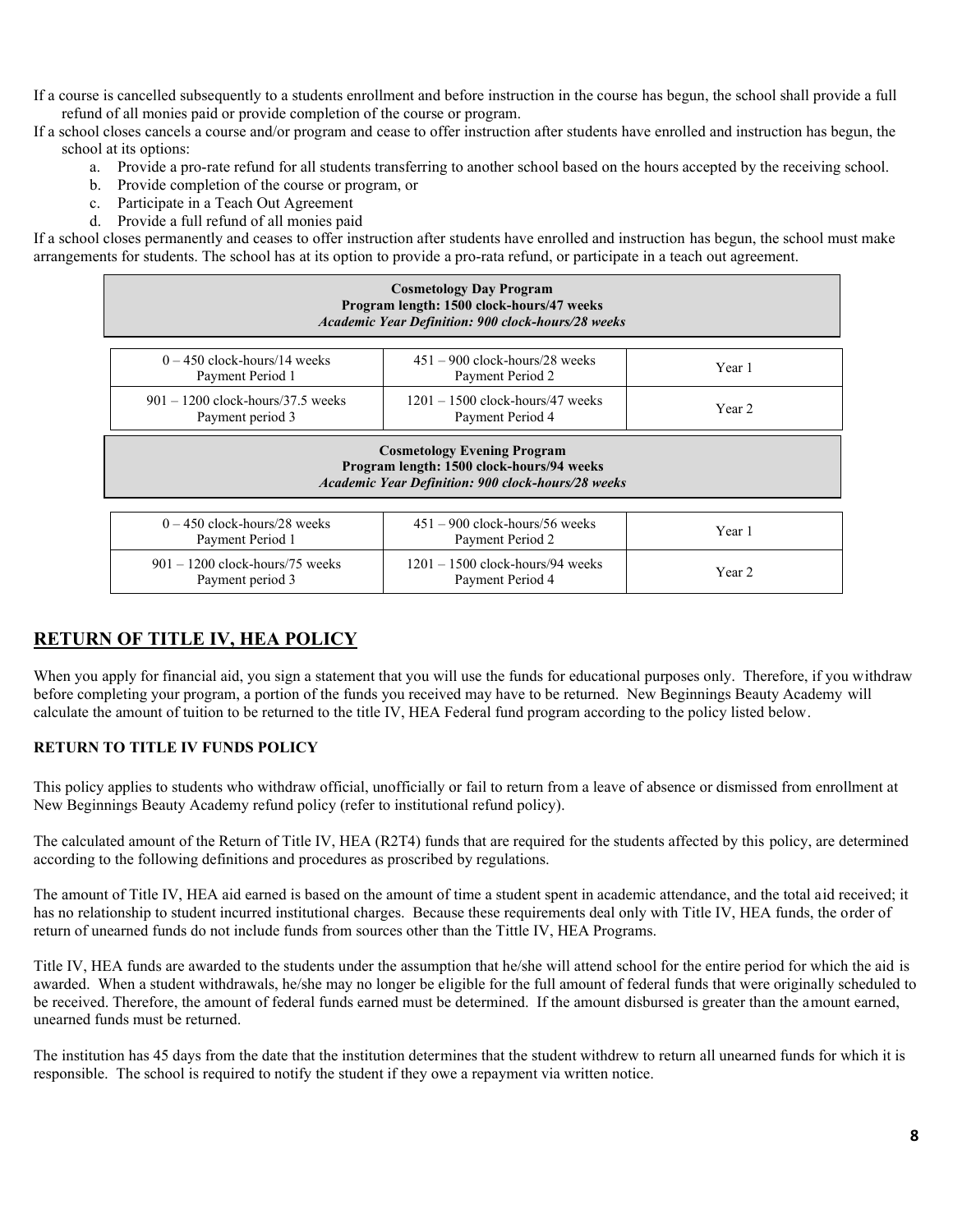The school must advise the student or parent that they have 14 calendar days from the date that the school sent the notification to accept a post withdraw disbursement. If a response is not received from the student or parent within the allowed period or the student declines the funds, the school will return any earned funds that the school is holding to the title IV, HEA programs.

#### **Treatment of Title IV, HEA Aid When a Student Withdraws**

The law specifies how your school must determine the amount of Title IV, HEA program assistance that you earn if you withdraw from school. The Title IV, HEA programs that are covered by this law are: Federal Pell Grants, Iraq and Afghanistan Service Grants, TEACH Grants, Direct Loans, Direct PLUS Loans, Federal Supplemental Educational Opportunity Grants (FSEOGs), and Federal Perkins Loans. Though your aid is posted to your account at the start of each period, you earn the funds as you complete the period. If you withdraw during your payment period or period of enrollment (your school can define these for you and tell you which one applies), the amount of Title IV, HEA program assistance that you have earned up to that point is determined by a specific formula. If you received (or your school or parent received on your behalf) less assistance than the amount that you earned, you may be able to receive those additional funds. If you received more assistance than you earned, the excess funds must be returned by the school and/or you.

The amount of assistance that you have earned is determined on a pro rata basis. For example, if you completed 30% of your payment period or period of enrollment, you earn 30% of the assistance you were originally scheduled to receive. Once you have completed more than 60% of the payment period or period of enrollment, you earn all the assistance that you were scheduled to receive for that period.

#### **"Official" Withdrawal from the School**

A student is considered to be "officially" withdrawn on the date the student notifies the Financial Aid Director or School Director in writing of their intent to withdraw. The date of the termination for return and refund purposes will be the earliest of the following for official withdrawal:

- 1. Date student provided official notification of intent to withdraw, in writing or orally.
- 2. The date the student began the withdrawal from New Beginnings Beauty Academy, records.
- 3. A student is allowed to rescind his notification in writing and continue the program.
- 4. If the student subsequently drops, the student's withdrawal date is the original date of notification of intent to withdraw.

Upon receipt of the official withdrawal information, New Beginnings Beauty Academy, will complete the following:

- 1. Determine the student's last date of attendance as of the last recorded date of academic attendance on the school's attendance record;
	- 2. Two calculations are performed:
		- a. The students ledger card and attendance record are reviewed to determine the calculation of Return of Title IV, HEA funds the student has earned, and if any, the amount of Title IV funds for which the school is responsible. Returns made to the Federal Funds Account are calculated using the Department's Return of Title IV, HEA Funds Worksheets, scheduled attendance and are based upon the payment period.
		- b. Calculate the school's refund requirement (see school refund calculation):
	- 3. The student's grade record will be updated to reflect his/her final grade.
	- 4. New Beginnings Beauty Academy, will return the amount for any unearned portion of the Title IV funds for which the school is responsible within 45 days of the date the official notice was provided.
	- 5. The will provide the student with a letter explaining the Title IV, HEA requirements:
		- a. The amount of Title IV assistance the student has earned. This amount is based upon the length of time the student was enrolled in the program based on scheduled attendance and the amount of funds the student received.
		- b. Any returns that will be made to the Title IV, HEA Federal program on the student's behalf as a result of exiting the program. If a student's scheduled attendance is more than 60% of the payment period, he/she is considered to have earned 100% of the Federal funds received for the payment period. In this case, no funds need to be returned to the Federal funds.
		- c. Advise the student of the amount of unearned Federal funds and tuition and fees that the student must return, if applicable.
	- 6. Supply the student with ledger card record noting outstanding balance due to the school and the available methods of payment. A copy of the completed worksheet,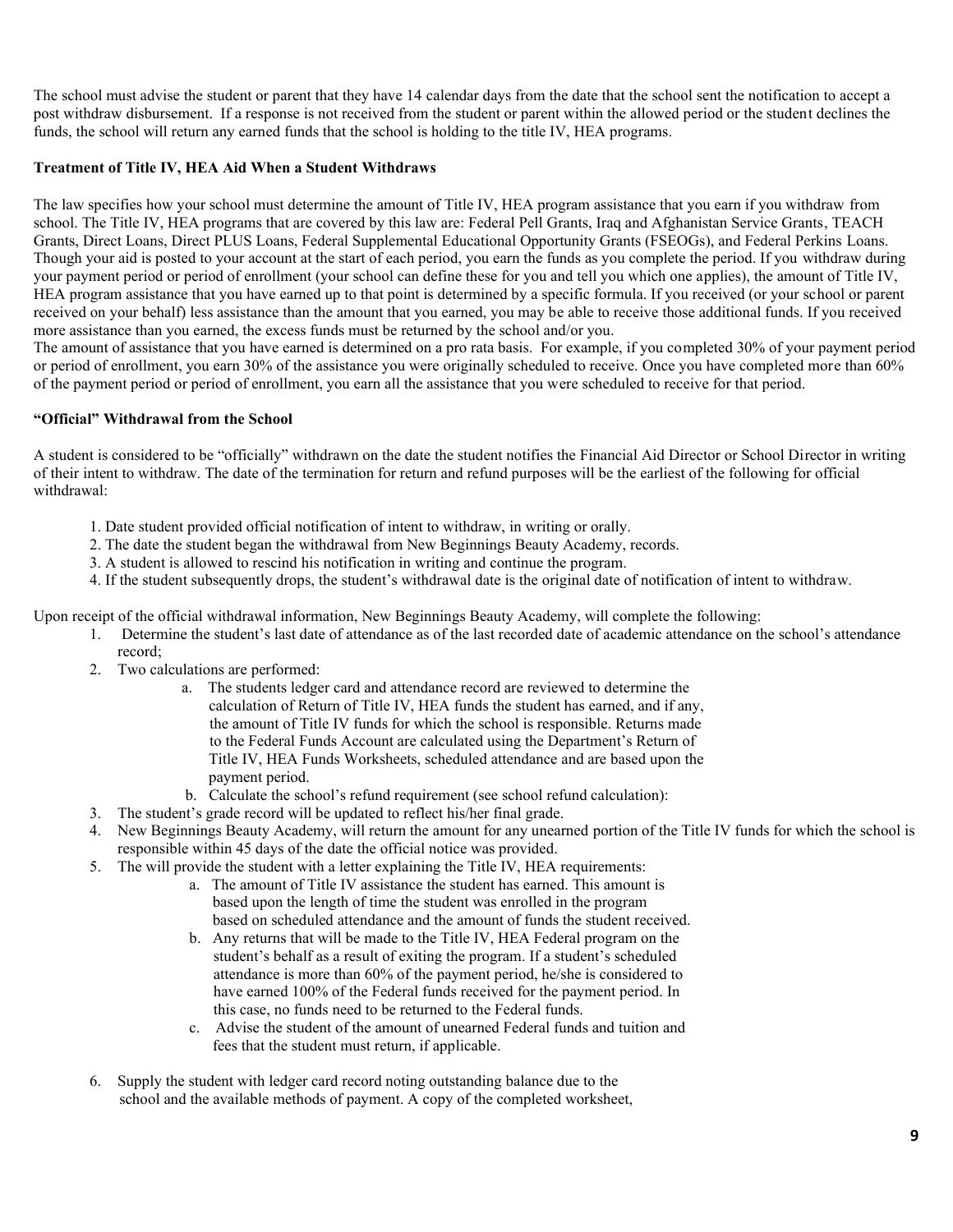check, letter and final ledger card will be kept in the student's file.

In the event a student decides to rescind his or her official notification to withdraw, the student must provide a signed and dated written statement that he/she is continuing his or her program of study, and intends to complete the payment period. Title IV, HEA assistance will continue as originally planned. If the student subsequently fails to attend or ceases attendance without completing the payment period, the student's withdrawal date is the original date of notification of intent to withdraw.

#### **Unofficial Withdrawal from School**

In the event that the school unofficially withdraws a student from school, the School Director and/or Admissions Director must complete the Withdrawal Form using the last date of attendance as the drop date.

Any student that does not provide official notification of his or her intent to withdraw and is absent for more than 14 consecutive calendar days and will be subject to termination and considered to have unofficially withdrawn.

Within one week of the student's last date of academic attendance, the following procedures will take place:

- 1. The education office will make three attempts to notify the student regarding his/her enrollment status;
- 2. Determine and record the student's last date of attendance as the last recorded date of academic attendance on the attendance record;
- 3. The student's withdrawal date is determined as the date the day after 14 consecutive calendar days of absence;
- 4. Notify the student in writing of their failure to contact the school and attendance status resulting in the current termination of enrollment;
- 5. New Beginnings Beauty Academy, calculates the amount of Federal funds the student has earned, and, if any, the amount of Federal funds for which the school is responsible.
- 6. Calculate the school's refund requirement (see school refund calculation);
- 7. New Beginnings Beauty Academy's000 Executive Financial Director will return to the Federal fund programs any unearned portion of Title IV funds for which the school is responsible within 45 days of the date the withdrawal determination was made and note return on the student's ledger card.
- 8. If applicable, New Beginnings Beauty Academy, will provide the student with a refund letter explaining Title IV requirements:
	- a) The amount of Title IV aid the student has earned based upon the length of time the student was enrolled and scheduled to attend in the program and the amount of aid the student received.
	- b) Advise the student in writing of the amount of unearned Title IV aid and tuition and fees that he/she must return, if applicable.
	- c) Supply the student with a final student ledger card showing outstanding balance due the school and the available methods of payment.
- 9. A copy of the completed worksheet, check, letter, and final ledger card will be kept in the student's file.

#### **Student and Institution Responsibilities**

If you receive (or your school or parent receive on your behalf) excess Title IV, HEA program funds that must be returned, your school must return a portion of the excess equal to the lesser of:

- 1. Your institutional charges multiplied by the unearned percentage of your funds, or
- 2. The entire amount of excess funds.

The school must return this amount even if it didn't keep this amount of your Title IV, HEA program funds.

#### **Withdrawal Before 60%**

The institution must perform a R2T4 to determine the amount of earned aid through the 60% point in each payment period or period of enrollment. The institution will use the Department of Education's prorate schedule to determine the amount of the R2T4 funds the student has earned at the time of withdraw.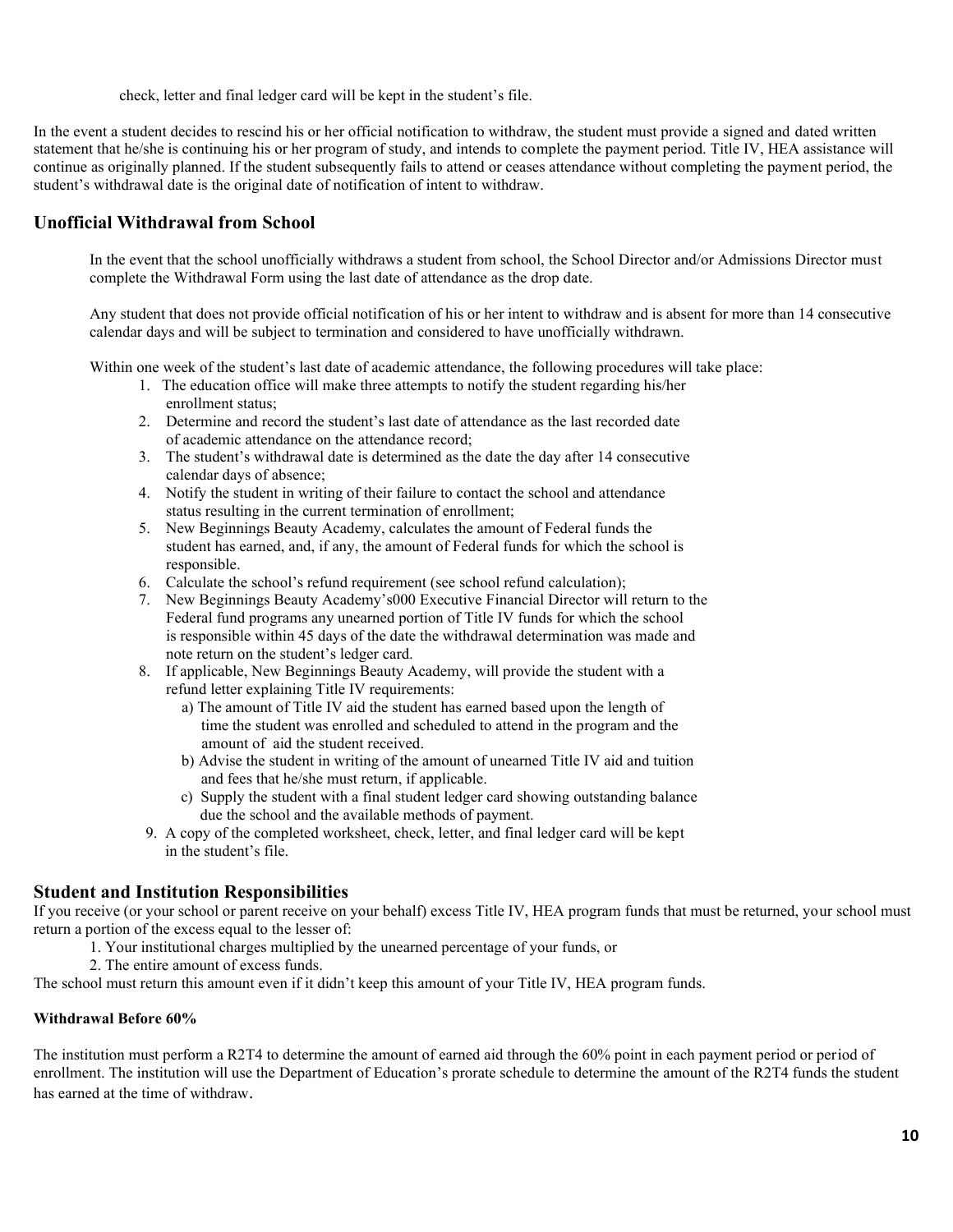#### **Withdrawal After 60%**

After the 60% point in the payment period or period of enrollment, a student has earned 100% of the Title IV, HEA funds he or she was scheduled to receive during this period. The institution must still perform a R2T4 to determine the amount of aid that the student has earned. New Beginnings Beauty Academy measures progress in clock hours, and uses the payment period for the period of calculation.

#### **The Calculation Formula:**

Determine the amount of Title IV, HEA aid that was disbursed plus Title IV, HEA aid that could have been disbursed.

Calculate the percentage of Title IV, HEA aid earned:

a) Divide the number of clock hours scheduled to be completed in the payment period as of the last date of attendance in the payment period by the total clock hours in the payment period.

#### HOURS SCHEDULED TO COMPLETE TOTAL HOURS IN PERIOD = % EARNED

- b) If this percentage is greater than 60%, the student earns 100%.
- c) If this percent is less than or equal to 60%, proceeds with calculation:
	- Percentage earned from (multiplied by) Total aid disbursed, or could have been disbursed = AMOUNT STUDENT EARNED.
	- Subtract the Title IV aid earned from the total disbursed = AMOUNT TO BE RETURNED.
	- 100% minus percent earned = UNEARNED PERCENT
	- Unearned percent (multiplied by) total institutional charges for the period = AMOUNT DUE FROM THE SCHOOL.
	- If the percent of Title IV aid disbursed is greater than the percent unearned (multiplied by) institutional charges for the period, the amount disbursed will be used in place of the percent unearned.
	- If the percent unearned (multiplied by) institutional charges for the period are less than the amount due from the school, the student must return or repay one-half of the remaining unearned Federal Pell Grant.

Student is not required to return the overpayment if this amount is equal to or less than 50% of the total grant assistance that was disbursed /or could have been disbursed. The student is also not required to return an overpayment if the amount is \$50 or less.

New Beginning Beauty Academy will issue a grant overpayment notice to student within 30 days from the date the school's determination that student withdrew, giving student 45 days to either:

- 1. Repay the overpayment in full to New Beginnings Beauty Academy or
- 2. Sign a repayment agreement with the U.S. Department of Education.

#### **Order of Return**

New Beginning Beauty Academy is authorized to return any excess funds after applying them to current outstanding Cost of Attendance (COA) charges. A copy of the Institutional R2T4 work sheet performed on your behalf is available through the office upon student request.

In accordance with Federal regulations, when Title IV, HEA financial aid is involved, the calculated amount of the R2T4 Funds" is allocated in the following order:

- Unsubsidized Direct Stafford loans (other than PLUS loans)
- Subsidized Direct Stafford loans
- Federal Pell Grants for which a Return is required
- Iraq and Afghanistan Service Grant for which a Return is required
- Other Title IV assistance
- State Tuition Assistance Grants (if applicable)
- Private and institutional aid

#### **Earned AID**

Title IV, HEA aid is earned in a prorated manner on a per diem basis (calendar days or clock hours) up to the 60% point in the semester. Title IV, HEA aid is viewed as 100% earned after that point in time. A copy of the worksheet used for this calculation can be requested from the financial aid director.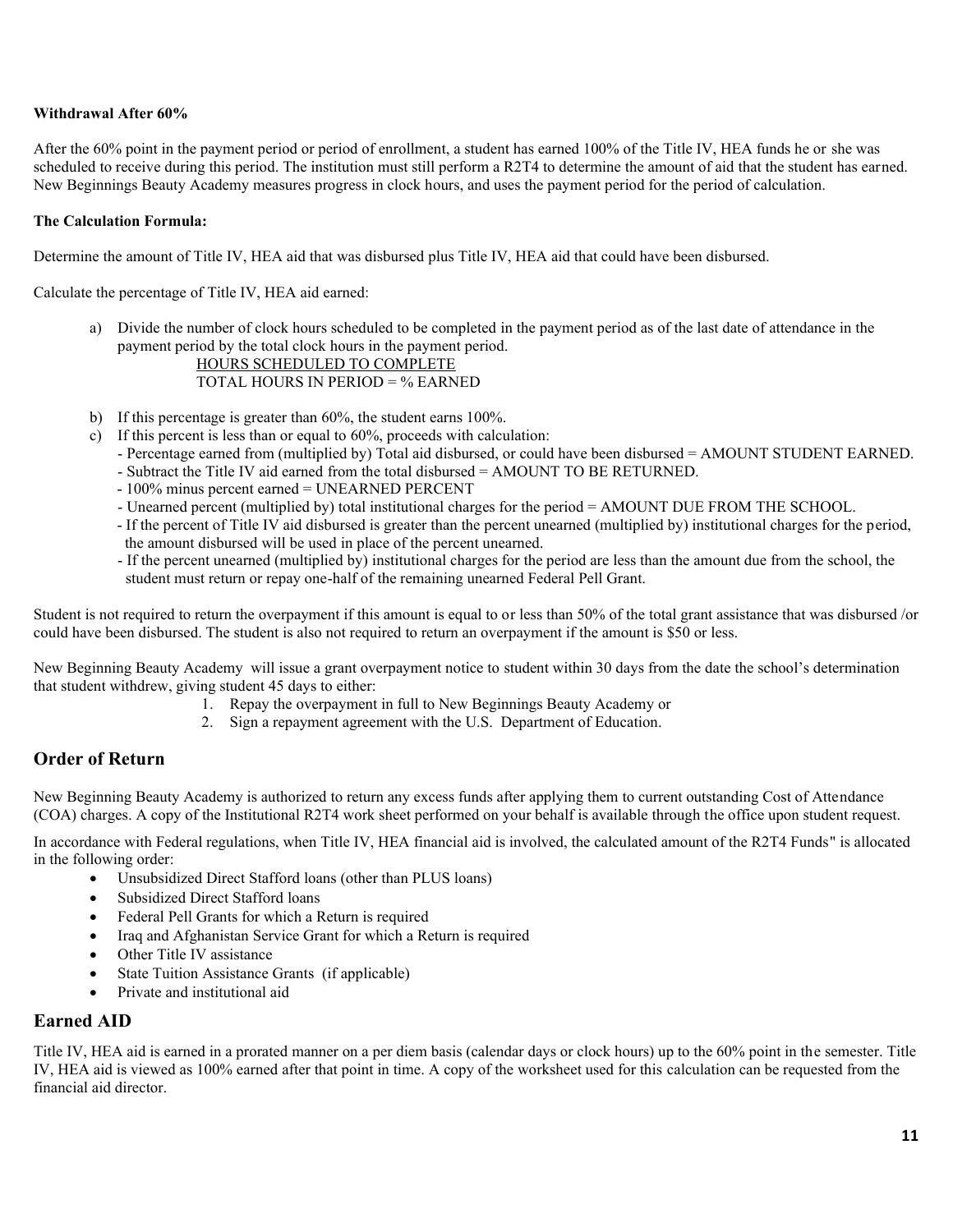#### **Post-Withdrawal Disbursement**

If you did not receive all of the funds that you earned, you may be due a post-withdrawal disbursement. If your post-withdrawal disbursement includes loan funds, your school must get your permission before it can disburse them. You may choose to decline some or all of the loan funds so that you don't incur additional debt. Your school may automatically use all or a portion of your post-withdrawal disbursement of grant funds for tuition, fees, and room and board charges (as contracted with the school). The school needs your permission to use the postwithdrawal grant disbursement for all other school charges. If you do not give your permission (some schools ask for this when you enroll), you will be offered the funds. However, it may be in your best interest to allow the school to keep the funds to reduce your debt at the school.

#### **Disbursement Restrictions – 30 Day, First time, First Year Undergraduate Students**

There are some Title IV, HEA funds that you were scheduled to receive that cannot be disbursed to you once you withdraw because of other eligibility requirements. For example, if you are a first-time, first-year undergraduate student and you have not completed the first 30 days of your program before you withdraw, you will not receive any Direct Loan funds that you would have received had you remained enrolled past the 30th day.

#### **Time frame for returning an unclaimed Title IV, HEA credit balance**

If a school attempts to disburse the credit balance by check and the check is not cashed, the school must return the funds no later than 240 days after the date the school issued the check. If a check is returned to a school or an EFT is rejected, the school may make additional attempts to disburse the funds, provided that those attempts are made not later than 45 days after the funds were returned or rejected. When a check is returned or EFT is rejected and the school does not make another attempt to disburse the funds, the funds must be returned before the end of the initial 45-day period. The school must cease all attempts to disburse the funds and return them no later than 240 days after the date it issued the first check.

#### **Institution Responsibilities in regards to return of Title IV, HEA funds**

New Beginning Beauty Academy's responsibilities in regards to Title IV, HEA funds follow:

- Providing students information with information in this policy;
- Identifying students who are affected by this policy and completing the return of Title IV, HEA funds calculation for those students;
- Returning any Title IV, HEA funds due to the correct Title IV, HEA programs.

The institution is not always required to return all of the excess funds; there are situations once the R2T4 calculations have been completed in which the student must return the unearned aid.

#### **Overpayment of Title IV, HEA Funds**

Any amount of unearned grant funds that you must return is called overpayment. The amount of grant overpayment that you must repay is half of the grant funds you received or were scheduled to receive. You must make arrangement with New Beginning Beauty Academy or Department of Education to return the amount of unearned grant funds.

#### **Student Responsibilities in regards to return of Title IV, HEA funds**

- Returning to the Title IV, HEA programs any funds that were dispersed to the student in which the student was determined to be ineligible for via the R2T4 calculation.
- Any notification of withdraw should be in writing and addressed to the appropriate institutional official.
- A student may rescind his or her notification of intent to withdraw. Submissions of intent to rescind a withdraw notice must be filed in writing.
- Either these notifications, to withdraw or rescind to withdraw must be made to the official records/registration personal at your school.

#### **Student Responsibilities**

If your school is not required to return all of the excess funds, you must return the remaining amount.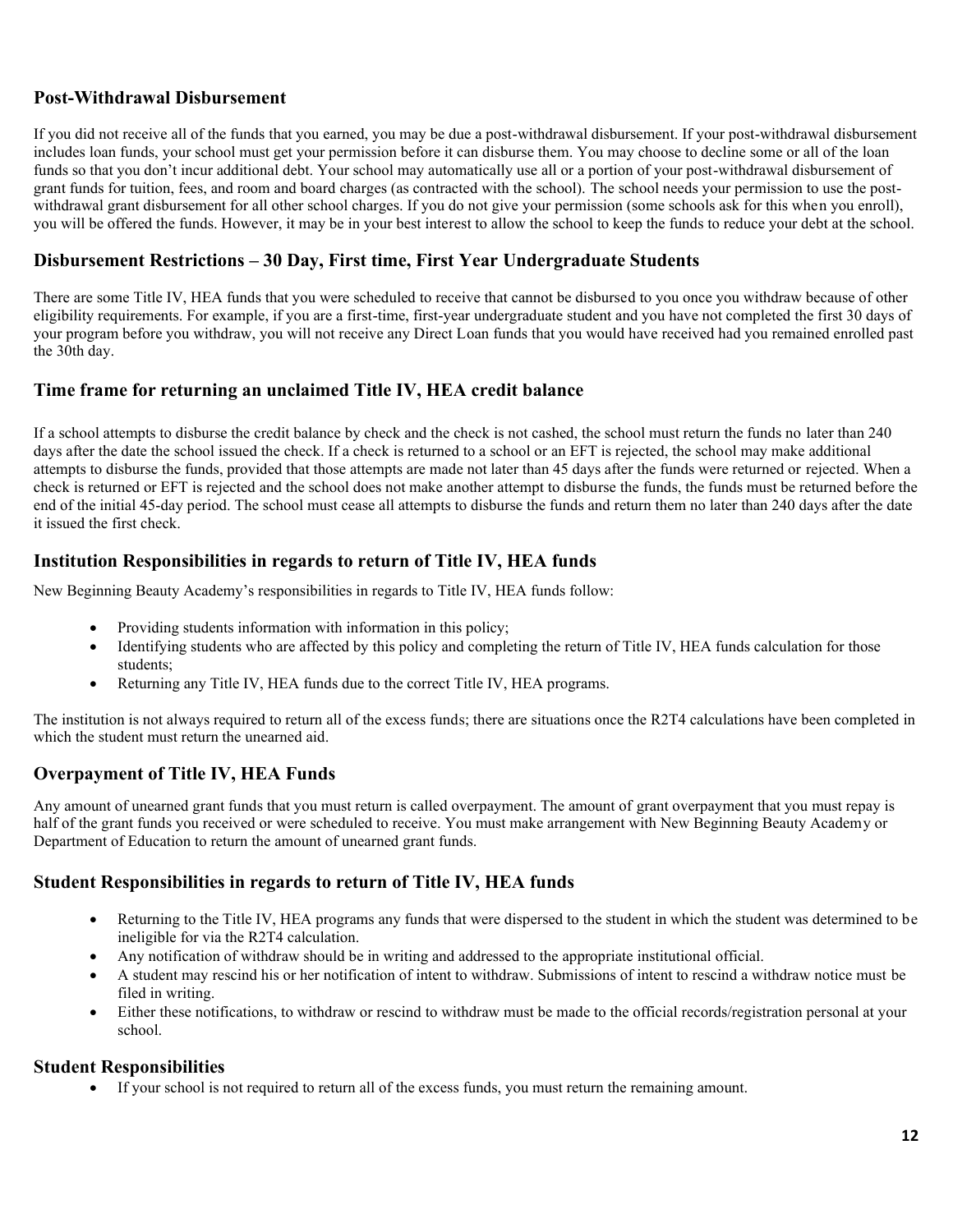- Any loan funds that you must return, you (or your parent for a Direct PLUS Loan) repay in accordance with the terms of the promissory note. That is, you make scheduled payments to the holder of the loan over a period of time.
- Any amount of unearned grant funds that you must return is called an overpayment. The maximum amount of a grant overpayment that you must repay is half of the grant funds you received or were scheduled to receive. You do not have to repay a grant overpayment if the original amount of the overpayment is \$50 or less. You must make arrangements with your school or the Department of Education to return the unearned grant funds

#### **Refund vs. Return to Title IV, HEA Funds**

The requirements for the Title IV, HEA program funds when you withdraw are separate from any refund policy that New Beginning Beauty Academy may have to return to you due to a cash credit balance. Therefore, you may still owe funds to the school to cover unpaid institutional charges. New Beginning Beauty Academy's may also charge you for any Title IV, HEA program funds that they were required to return on your behalf.

If you do not already know what NEW BEGINNINGS BEAUTY ACADEMY refund policy is, you may ask your Schools Financial Planner for a copy.

#### **Return to Title IV, HEA questions?**

If you have questions about your Title IV program funds, you can call the Federal Student Aid Information Center at 1-800-4-FEDAID (1-800-433-3243). TTY users may call 1-800-730-8913. Information is also available on Student Aid on the Web at **[www.studentaid.ed.gov.](http://www.studentaid.ed.gov/)**

#### \***This policy is subject to change at any time, and without prior notice.**

#### **STUDENT SERVICE**

#### **ORIENTATION**

The school conducts a mandatory orientation on the first day of class. The orientation provides information about the institutional programs, the objectives of each course, any policies, and services available to the students.

#### **COUNSELING AND ADVISING**

Our school director and instructional staff are available to assist students with educational problems. However, staff is not trained as professional counselors and may not provide medical, legal, or professional problems, the school will refer students to the appropriate agency.

#### **EMPLOYMENT ASSISTANCE**

New Beginnings Beauty Academy will not make any guarantees of employment or salary upon graduation. Upon completion of the program and professional licensure, students will be able to search for entry-level occupations. The school will assist in finding suitable employment by providing area job openings on a career opportunities bulletin board for students. Students also receive training in professorial application and prepare for an effective interview.

#### **RELEASE OF STUDENT RECORDS**

Student records are maintained in a secure location to protect the students' privacy. Students and parents /guardians of dependent minors may have access to their records by appointment. The director or appointed staff will supervise and interpret the records and answer any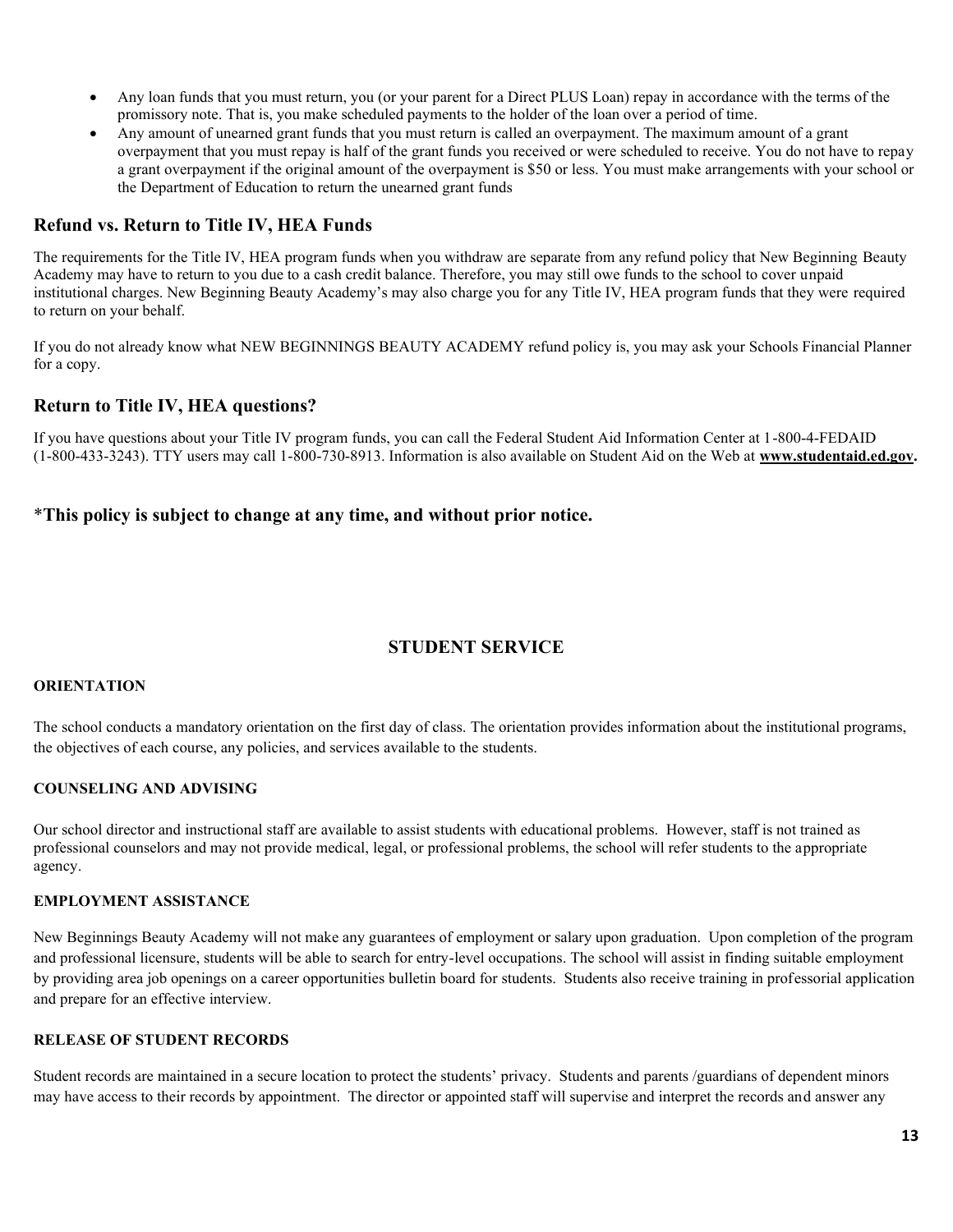questions that you and your parents/guardian may have. Students, parents/or guardian requesting copies of any or their entire file will be subject to a charge of \$.50 per page.

#### **FAMILY EDUCATIONAL RIGHTS AND PRIVACY ACT (FERPA)**

The Family Educational Rights and Privacy Act (FERPA) (20U, S, C, \$123g.34CFR part 99) is a Federal law that protects the privacy of student education records. The law applies to all schools that receive funds under the applicable program of the U.S. Department of Education. FERPA gives parents or guardians of dependent minors certain rights with respect to their dependent minor's educational records. Thee rights transfer to the student when he/she reaches THE AGE OF 18. Students to whom the rights have transferred are "eligible students." Eligible students or parents or guardians of dependents minors have the right to inspect and review the students' education records maintained by the school. Schools are not required to provide copies of records unless, for reasons such as great distance, it is impossible for students or parents or guardians of dependents of minors to review the records. School may charge a fee for copies.

Students or parents or guardians of dependent minors have the right to request that a school correct records which they believe to be inaccurate or misleading. If the school decides not to amend the record, students, or parents or guardians of dependent minors then has the right to a formal hearing. After the hearing, if the school still decides not to amend the record, student, or parent or guardian of dependent minor has the right to place a statement with the record setting forth his/her view about the contested information.

Generally, schools must have written permission from the student or parent or guardian of a dependent minor in order to release any information from a student's education record. However, FERPA allows schools to disclose those records, without consent to the following parties or under the following conditions (34CFR4 99.31): School officials with legitimate educational interest; Others schools to which a student is transferring; Specified official for audit or evaluation purposes; Appropriate parties in connection with financial aid to a student; Organizations conducting certain studies for or on behalf of the school; Accrediting organizations; To comply with a judicial order or lawfully issued subpoena; Appropriate officials in cases of health, and safety emergencies, and State and local authorities, within a juvenile justice system, pursuant to specific State law.

School may disclose, without consent, "directory" information such as a student's name, address, telephone number, date and place of birth, honors and awards, and dates of attendance. However, schools must tell eligible students or parents or guardians of dependent minors about directory information and allow them a reasonable amount of time to request that the school not disclose directory information about them. Schools must notify parents or guardians, eligible students annually of their rights under FERPA. The actual means of notification (special letter, school catalog, inclusion in a PTA bulletin, student handbook, or newspaper article) is left to the discretion of each school. For additional information, you may call 7-800-USA-LEARN (800-872-5327) (voice)

#### **FERPA RESPONSIBILITES AND STUDENT RIGHTS**

The institution is required to:

- Annually notify students of their rights under FERPA
- Include in that notification the procedure for exercising their rights to inspect and review education records and maintain a record in a student's file listing to whom personally identifiable information was disclosed and the legitimate interests the parties had in obtaining the information (does not apply to school officials with a legitimate educational interest or to directory information).
- A student or parent or guardian of a dependent minor has the right to:
- Inspect and review any education records pertaining to the student
- Request an amendment to his/her records; and
- Request a hearing (if request for an amendment is denied) to challenge the contents of the education records, on the grounds that the records are inaccurate, misleading, or violate the rights of the students.

#### **INTERNAL GRIEVANCE POLICY**

The institution will make every attempt to resolve any internal complaint that is not frivolous or without merit. Complaint procedures will be additionally outlined for staff members and instructors to understand their rights. Evidence of final resolution of all complaints will be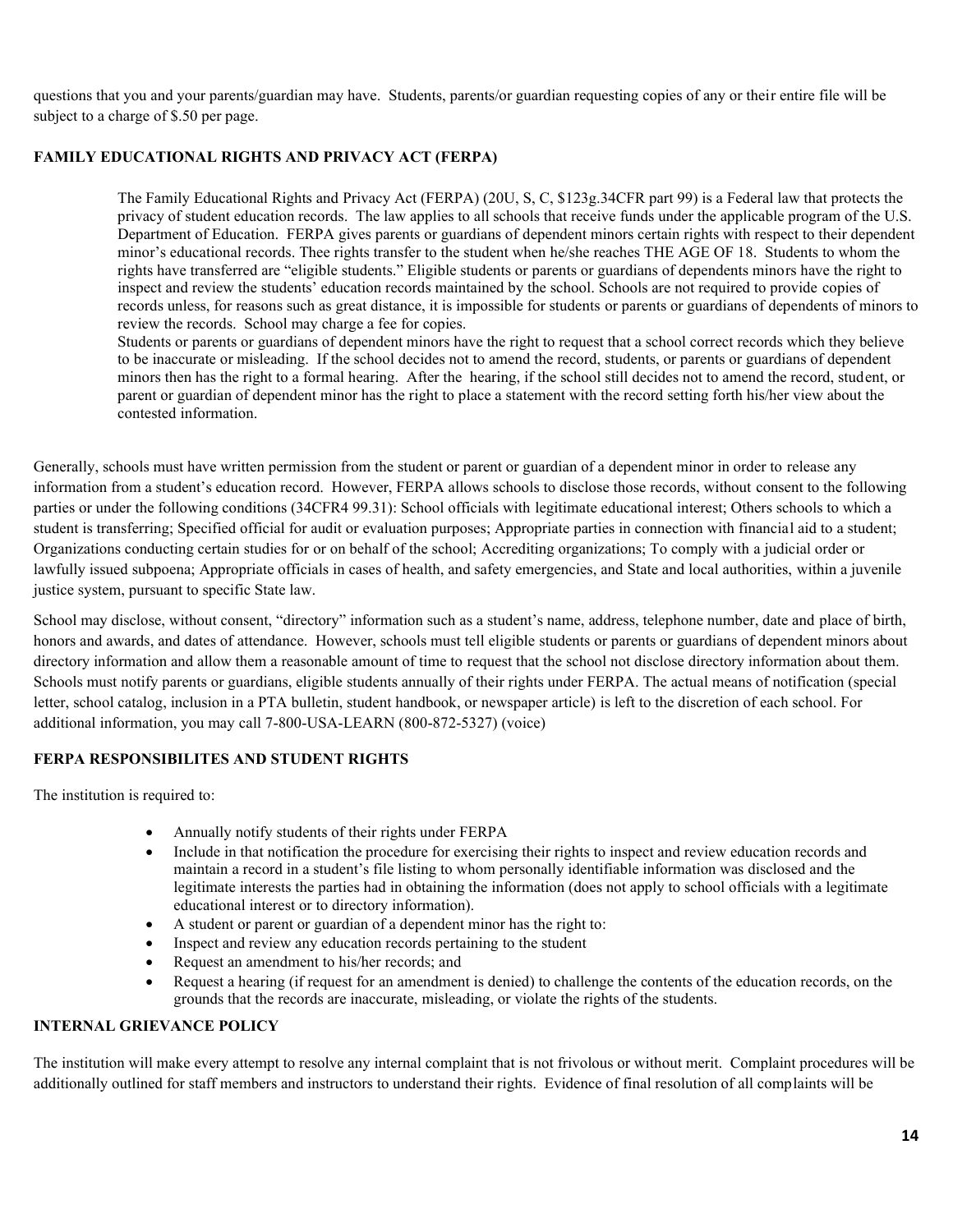retained in the intuition's files in order to determine the frequency, nature and patterns of complaints for the institution. The following procedure outlines the specific steps of the complaint process:

- The individual must register the complaint in writing on the designated form provided by the institution or written letter within 15 (fifteen) calendar days of the date that the act which is the subject of the grievance occurred.
- The complaint will be forwarded to the School Director and will be reviewed and will be reviewed within 15(fifteen) days of receipt.
- The individual will be called in to the office to discuss the grievance. A copy of the meeting notes will be provided to the individual.
- If necessary, interviews with appropriate staff and other students may be necessary to reach a final resolution of the complaint.
- If the complaint is of a nature such that it cannot be resolved by management, it will be referred to an appropriate agency or third party if applicable.
- The School Director will review and decide within 21 days (twenty-one) days of the student meeting. A letter will be sent to the individual taking the steps needed to correct the problem, or information stating that the complaint was not warranted based on evidence.

If the complaint is towards the school director, the complaint will forward to the school owner or party as applicable.

The individual must exhaust the institution's internal complaint process before submitting the complaint to the Arkansas Board of Cosmetology or the school's accrediting agency, if applicable. Complaint forms are available in office.

#### **Arkansas Department of Health Cosmetology Section 4815 West Markham, Slot 8 Little Rock, AR 72205 (501)682-2168**

#### **SATISFACTORY ACADEMIC PROGRESS POLICY**

The satisfactory academic progress (SAP) policy applies to all students enrolled in a National Accrediting Commission of Career Arts & Sciences (NACCAS) and Arkansas Department of Health Cosmetology Section approved program whether receiving Federal Title IV, HEA funds.

- The Cosmetology program which is 1500 clock hours and 47 weeks and 2250 clock hours and 70 week maximum time (150%) requirement).
- The Cosmetology program part time which is 1500 clock hours and 94 weeks and 2250 clock hours and 141 weeks maximum time (150% requirement).
- The Instructor program which is 600 clock hours and 19 weeks and 900 clock hours and 28 weeks maximum time (150% requirement).

Satisfactory progress in attendance and academic work is a requirement. Academic work is evaluated on a cumulative basis. Students must maintain SAP to continue eligibility for Title IV funding.

To determine SAP, all students are evaluated in academics and attendance at the evaluation points listed below. Students are advised of their academic and attendance status via a progress report.

#### **ATTENDANCE PROGRESS = Work Ethics**

Students must attend a minimum of 67% of the cumulative scheduled hours and 75% GPA to maintain SAP and complete the course within the maximum allowed time frame. The attendance percentage is determined by dividing the total hours by the total number of hours scheduled. Students are expected to attend classes as per their enrollment agreement. Students are responsible to clock in and out appropriately to document their hours; the only documentation accepted for student hours is the time clock system.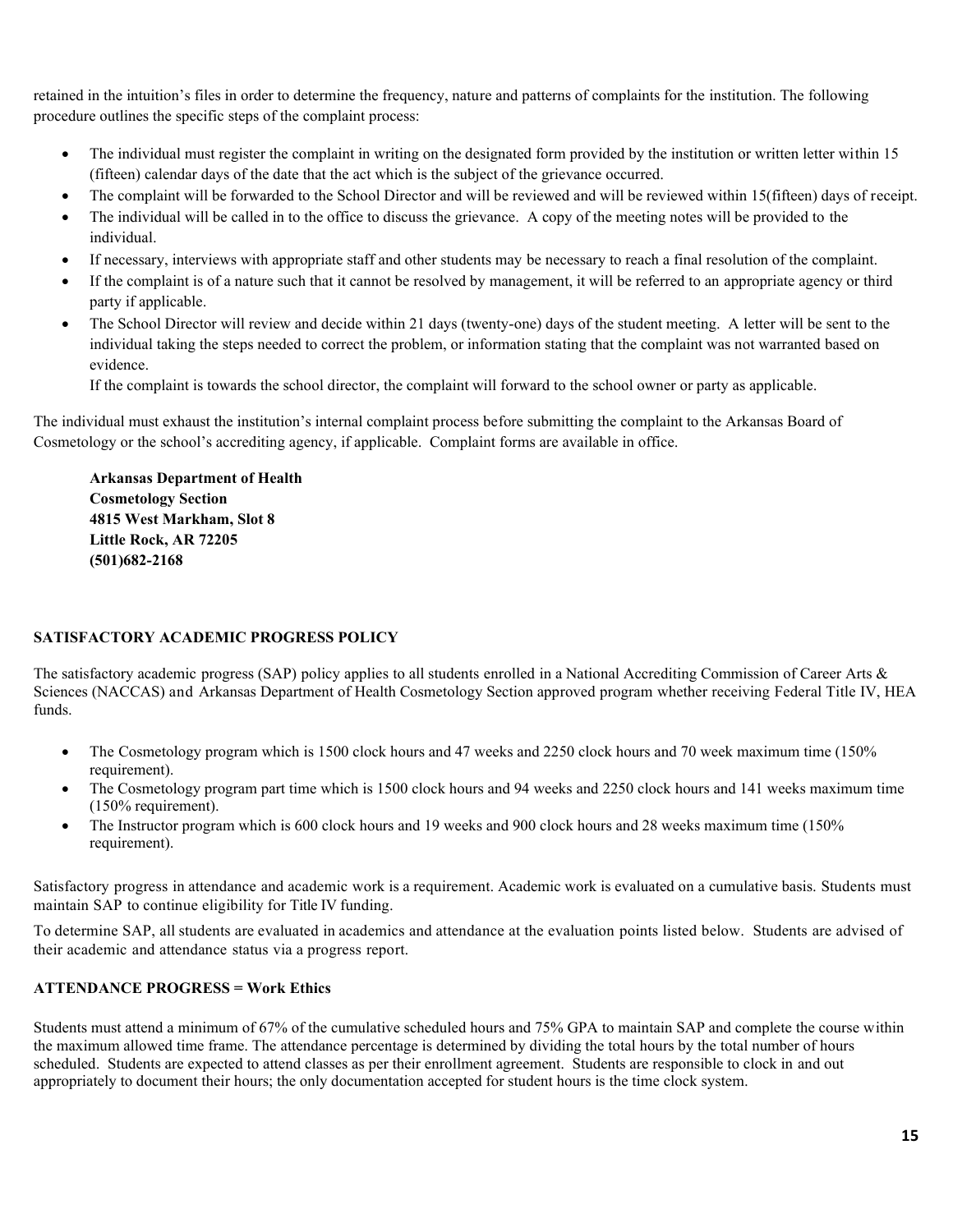Late arrivals may enter school within 10 minutes after scheduled shift begins. Students who are more than 10 minutes late must clock in at the next session at 10:00. Continued tardiness may result in disciplinary action up to and including termination. Students who are going to be absent are expected to call the school prior to the beginnings of their schedule shift.

All absences are recorded and permanent. The student is responsible for class material and /or tests missed while absent. Students are encouraged not to miss any days during their scheduled "freshmen" phase. Students who miss 10 consecutive days (14 calendar days) without communicating with the school designee may be terminated on the 11th consecutive day as an unofficial withdrawal.

#### Students who persist in repeating patterns of absenteeism will be advised and will be subject to appropriate disciplinary action. **Students who have excessive absences may be terminated; re-enrollment is at the discretion of the school.**

#### **QUANTITATIVE REQUIREMENTS = Maximum Time Frame (150% process)**

The maximum period is equal to 1.5 times the published length of the course. Authorized leaves of absences (LOA) will not be considered in the maximum period evaluation. You need to be aware that an LOA will extend the student's contract period and max period by the same number of days taken in the LOA.

#### **TITLE IV, FUNDING AND SAP EVALUATION POINTS**

SAP evaluation periods are based on actual contracted hours at the school. Students will be notified of all SAP Evaluation results at the end of each payment period. The following is an example of the minimum number of hours and weeks that a student must complete at the end of each payment period to be considered eligible to receive the next Title IV, HEA Aid payments.

#### *Cosmetology program - 1500 clock hours and 47 weeks of instruction. Funding will be disbursed at:*

| <b>Payment Period</b>   Clock hours |             | <i>Weeks</i> | Note:                                                          |
|-------------------------------------|-------------|--------------|----------------------------------------------------------------|
|                                     |             | U            | Direct loan has a 30<br>day delay for first time<br>borrowers. |
| 2                                   | 450         | 14           | ÷                                                              |
| $\boldsymbol{\beta}$                | 900         | 28           | ÷                                                              |
|                                     | <i>1200</i> | 37.5         | ÷                                                              |

*Instructor program* **-** *600 clock hours and 19 weeks. Funding will be disbursed at:*

| <b>Payment Period</b>   Clock hours   Weeks |     |     | Note:                                                          |
|---------------------------------------------|-----|-----|----------------------------------------------------------------|
|                                             |     |     | Direct loan has a 30 day<br>delay for first time<br>borrowers. |
|                                             | 300 | 9.5 | ∗                                                              |

*\*\*Instructor program currently not eligible for Financial Aid*

**Note: \* Students must meet their clock hour, weeks of instruction, attendance and grade point average (GPA) requirements in order to be eligible for the next Title IV, HEA funding disbursement. Each student will be evaluated at the end of each payment period to**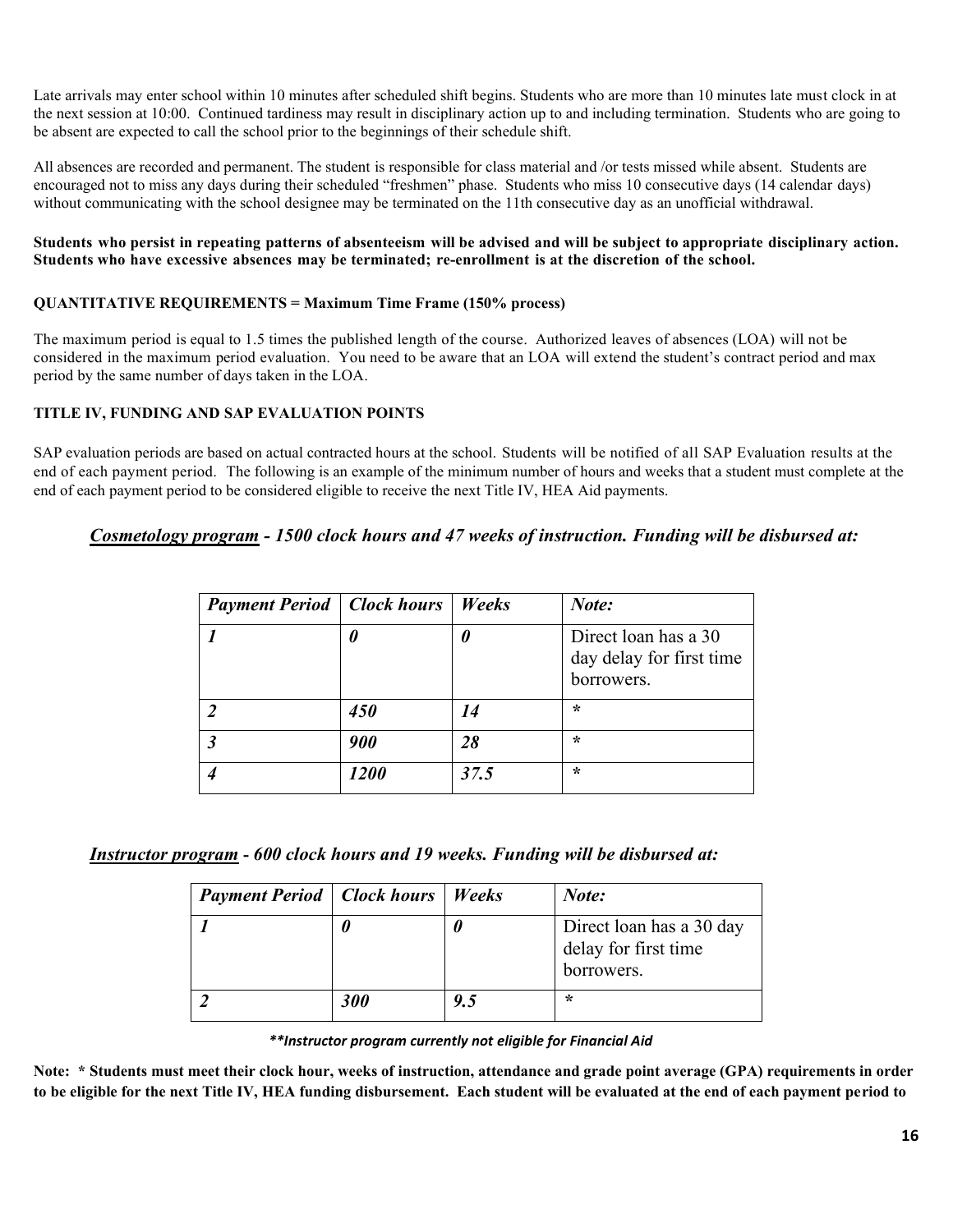**determine eligibility. Please note: that If the student is not meeting the SAP requirements, they will place their Title IV, HEA funding in jeopardy which could also result in a loss of Title IV, HEA funding.**

#### **DETERMINATION of ACADEMIC PROGRESS**

Monthly academic evaluation will help determine if the student is on track to meet the minimum requirements for SAP. Students meeting the minimum requirements for academics and attendance at the evaluation point are considered to be making satisfactory academic progress (SAP) until the next scheduled evaluation. Students determined to not be maintaining SAP may have their Title IV, HEA funding interrupted, unless the student is on warning or has prevailed upon appeal resulting in status of Title IV, HEA probation. Students will receive a hard copy of their Satisfactory Progress Determination at the time of each of the evaluation periods.

#### **ACADEMIC PROGRESS**

Students are assigned theory study and practical assignments. Theory is evaluated by written exams given weekly or after each unit of study. Practical and clinic assignments are evaluated and counted toward course completion only when rated as satisfactory or better. State board assignments are evaluated as mock demonstrations as established by Arkansas state board. Students must maintain a grade average of 75% and pass a final written and practical exam prior to graduation.

Numerical grades are considered according to the following grading scale:

| Grade      | Score      |      | Grade Point Average | Practical    |
|------------|------------|------|---------------------|--------------|
| A          | $95 - 100$ | 4.00 |                     | $5 = 100\%$  |
| $A -$      | $90 - 94$  | 3.50 |                     | $4.5 = 95\%$ |
| $B +$      | $86 - 89$  | 3.00 |                     | $4.0 = 90\%$ |
| B          | $82 - 85$  | 2.75 |                     | $3.5 = 85\%$ |
| <b>B</b> - | $78 - 81$  | 2.50 |                     | $3.0 = 80\%$ |
| C          | 75 - 77    | 2.00 |                     | $2.5 = 75\%$ |
| F          | $0 - 74$   | 0.00 |                     |              |

| A=Excellent B=Good C= Satisfactory F=Fail |
|-------------------------------------------|
|-------------------------------------------|

#### **ACADEMIC YEAR DEFINITION**

New Beginnings Beauty Academy academic year is defined as, 900 clock hours and 28 weeks, 32 hours a week, for Title IV, HEA purposes. For Title IV, HEA payments the student must meet both clock hours and weeks of instruction as well as complying with all standards for Satisfactory Academic Progress before they can receive further Title IV, HEA payments.

#### **FINANCIAL AID WARNING**

Students who fail to meet minimum requirements (67% cumulative attendance and a C or 75% GPA) for attendance and academic progress at the end of a payment period will be placed on a *Financial Aid Warning the first time*. Any student on Financial Aid Warning may continue to receive assistance under the Title IV, HEA programs for one payment period only.

At the end of that payment period if the student has met the minimum grade and attendance requirement the student is consider ed to be meeting SAP.

If the student is not meeting SAP at the end of the Financial Aid Warning Period; there will be a loss of Title IV, HEA eligi bility; with the right to appeal. The student will be placed on an Academic Development Status, with a *loss* of Title IV, HEA funding and will be required to meet specific criteria of an improvement plan to assist them in regaining SAP and Title IV, HEA eligibility.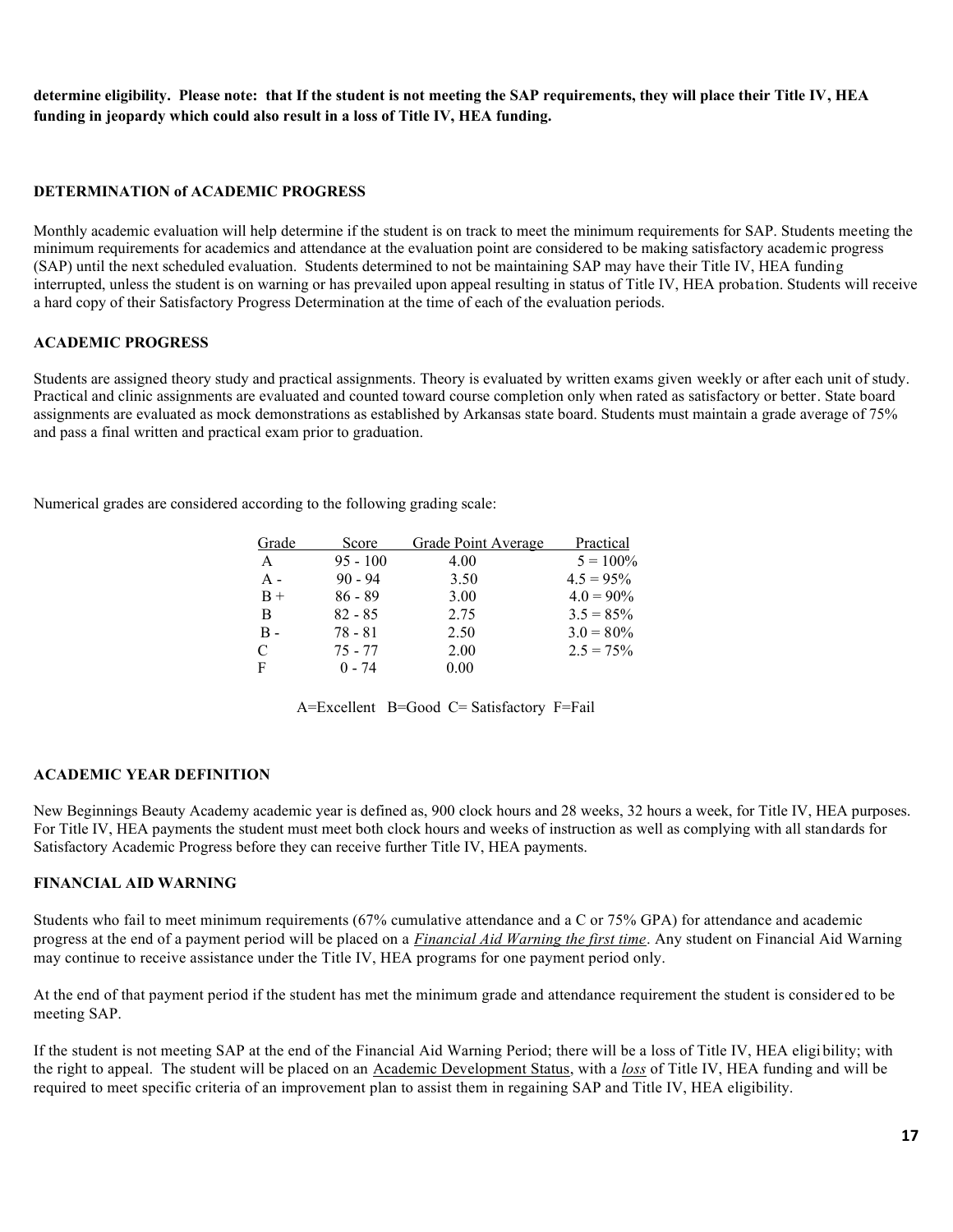Students wo exceed the maximum timeframe must be terminated from the program. Students may then be permitted to re-enroll into the program on a cash pay basis in a manner consistent with the re-enrollment provisions of the institution's admissions policy.

#### **FINANCIAL AID PROBATION**

Any student that prevails upon the appeal process shall be placed on Financial Aid probation and will be eligible to receive Title IV, HEA during this period. A student placed on Financial Aid Probation may receive Title IV, HEA program funds for one payment period only. While on Title IV. HEA Financial Aid Probation, the student must meet the institutions SAP standards and complete the requirements of the Academic Improvement Plan, which was developed by the institution to assist the student in regaining their Title IV, HEA eligibility.

Appeals can only be granted if:

- 1. The student has the ability to meet the Satisfactory Academic Progress (SAP) policy standards by the end of the next evaluation period.
	- OR
- 2. The institution has developed an academic plan for the student that, if followed, will ensure that the student is able to meet SAP standards by the end of the next evaluation period.

The students will be advised in writing of the actions required to attain Satisfactory Academic Progress by the end of the next evaluation period. If a student meets the minimum attendance and academic requirements by the end of the Title IV, HEA financial Aid probationary period, satisfactory progress has been re-established and Title IV, HEA funds will be disbursed for the next payment period.

Those who are not making SAP at the end of the Title IV, HEA Financial Aid probation period will be ineligible to receive Title IV, HEA funds for the following payment periods. A student must meet SAP prior to having eligibility reinstated**.** 

#### **APPEAL PROCEDURES**

If a student is determined not to be making satisfactory academic progress at the evaluation point after the "warning" status, the student may appeal the determination. The student must submit a written appeal to the school Director within 15 days of the adverse decision on the SAP Appeal Form, with supporting documentation as to the reasons why the determination should be reversed.

The student must describe any unusual circumstance(s) that the student believes deserve special consideration. The basis on which a student may file an appeal: death of a relative, an injury, or illness of the student or other special circumstance. The student must provide a written statement and information as to why they did not make SAP and what has changed that will allow them to make SAP by the next evaluation point.

Once the School Director receives the appeal, they will evaluate the appeal and provide a decision within five (5) business days. The School Director will notify the student in writing of the decision and all decisions are final. If the student wins the appeal they will then be placed on *Financial Aid Probation*, which is a status assigned by the Federal regulations to a student who fails to make SAP, who has appealed and has had their Title IV, HEA eligibility for aid reinstated for one payment period only. The results of the appeal will be documented and placed into the student's file.

#### **REESTABLISHMENT OF SATISFACTORY ACADEMIC PROGRESS**

Students may re-establish Satisfactory Academic Progress and Title IV, HEA aid, as applicable, by meeting minimum attendance and academic requirements by the end of the warning or probationary period.

#### **INTERRUPTIONS, COURSE INCOMPLETES AND WITHDRAWALS**

If enrollment is temporary interrupted for a leave of absence (LOA), the student will return to the school in the same progress status as prior to the leave of absence. Hours elapsed during a leave of absence will extend the student's contract period and maximum time frame by the same number of days taken in the leave of absence and will not be included in students cumulative attendance percentage calculation. Students who withdraw prior to the completion of course and wish to re-enroll will return in the same Satisfactory Academic Progress status at the time of withdrawal.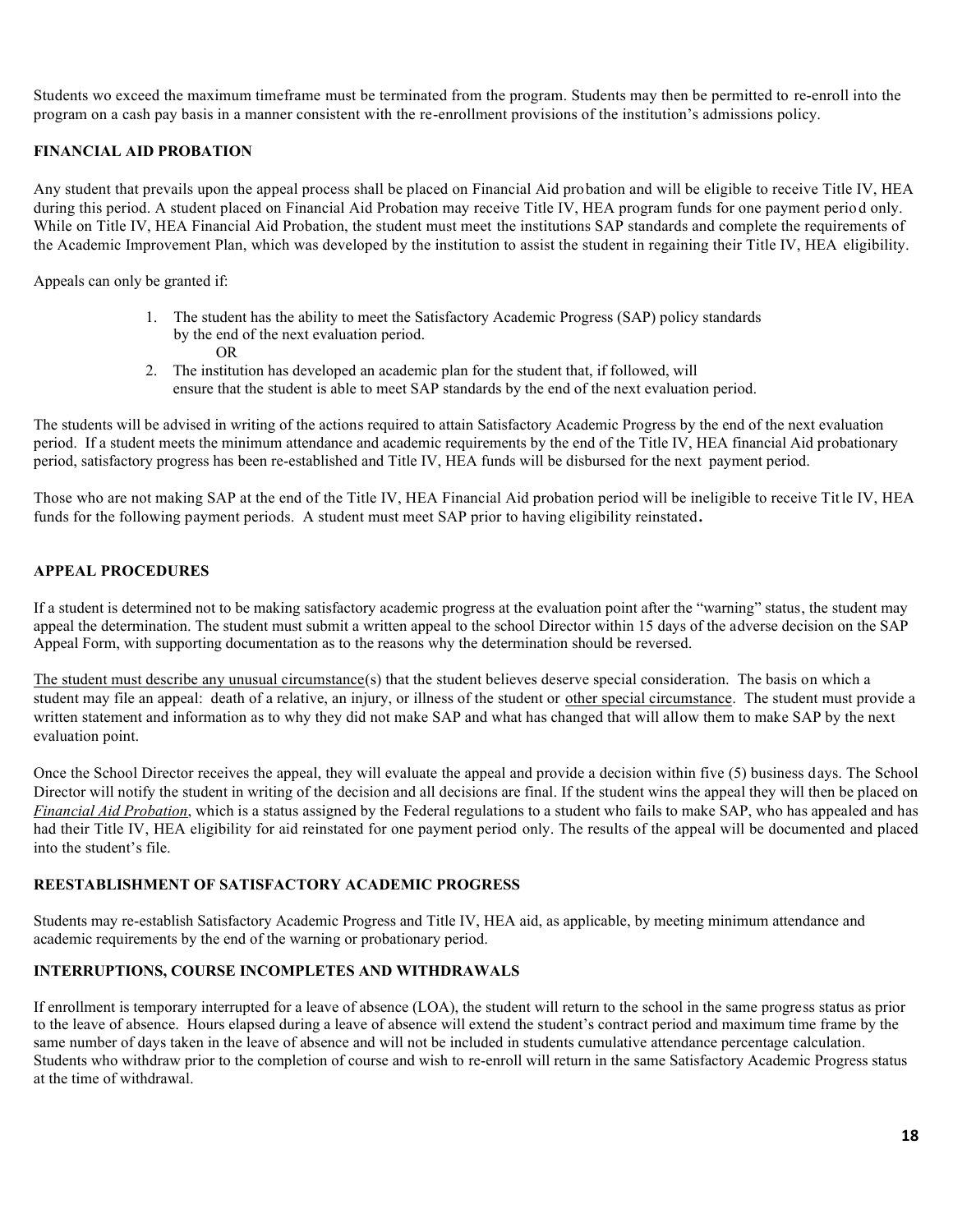#### **COURSE INCOMPLETES, REPITITION AND NON-CREDIT REMEDIAL COURSE**

Course incompletes, repetition and noncredit remedial courses do not apply to this institution. Therefore, these items have no effect upon the Satisfactory Academic Progress standards.

#### **TRANSFER HOURS**

With regards to Satisfactory Academic Progress, a student's transfer hours from another institution that are accepted toward the student's educational program are counted as both attempted and completed hours for the purpose of determining when the allowable maximum timeframe has been exhausted. SAP evaluation periods for transfer students are based on actual contracted hours at the institution. Transfer students will receive credit for hours received from other institutions or states according to Arkansas state law and the hours to complete may be shortened and tuition adjusted accordingly.

NOTE: transfer students will be given full credit for up to 1000 hours. Transfer or transcript will not exceed \$20.00 Students must complete a minimum of 500 hours at this school. If previous hours are over (3) three years old, only 500 hours of credit will be given. Hours earned at another institution will be counted as both attempted and completed hours for the purpose of determining when the maximum time frame has been exhausted. SAP evaluation periods for transfer students are based on actual hours.

#### **Requirements for Transfer Hours:**

An official transcript of hours approved from Arkansas State Board. The student is responsible for completing and submitting the form to board and an official transcript with written and practical grades from the school student is transferring from.

#### **Reentry Students/Interruptions**

**Before 180 days:** Students who have been terminated or withdrew from school may re-enroll (if determined eligible) within 180 days and will not incur additional charges, however these students will be responsible to pay any remaining balance from the previous enrollment that cannot be covered with reinstated federal funds.

**After 181 days:** Students who have been terminated or withdrew from school and re-enroll (if determined eligible), after more than 180 days will pay a \$100.00 application fee and will be charged for contracted hours at the current tuition rate. All re-enrolling students will be provided the school's re-enrollment policy and will be evaluated by the school Director for placement in the curriculum and kit needs. Reenrolling students may be required to purchase the current school kit. Students applying for re-entry or transfer-in from other schools will be required, as a condition of enrollment, to bring delinquent prior student loans to a current status.

A determination of SAP will be made and documented at the time of withdrawal or beginning of a LOA. That determination of status will apply to students at the time they return to school. The student may appeal a negative Satisfactory Progress determination according to the appeal policy. Elapsed time during a LOA does not affect SAP and will extend the contract period by the same number of days as the LOA. Students re-entering after exiting the school will not be evaluated as new students and consideration will be given to the student's progress status at the time of previous withdrawal. Re-enrollment is at the discretion of the school administration. Students will be responsible to pay any remaining balance from the previous enrollment that cannot be covered with reinstated federal funds.

#### **DRUG AND ALCOHOL POLICY**

It is the policy of our school to maintain a safe, substance-free environment. The unlawful manufacture distribution, dispensing, possession or use of a controlled substance and/or alcohol within the premises of the school is strictly prohibited. Persons distributing drugs or alcohol to other employees/students will be referred to the authorities and charges of drug distribution in the school place will be pressed by the company. Those found not in compliance with these terms are subject to the following actions:

- Terminations of contract at the discretion of the institution
- If the institution decides after careful reviews not terminate the violating students' contract, he/she shall be required to satisfactorily participate in a pre-approved drug abuse assistance, rehabilitation and/or counseling program implemented by a federal, state or local agency. During this time, the student may be required to take a leave of absence from the institution.

#### **The following is a list of counseling services for students:**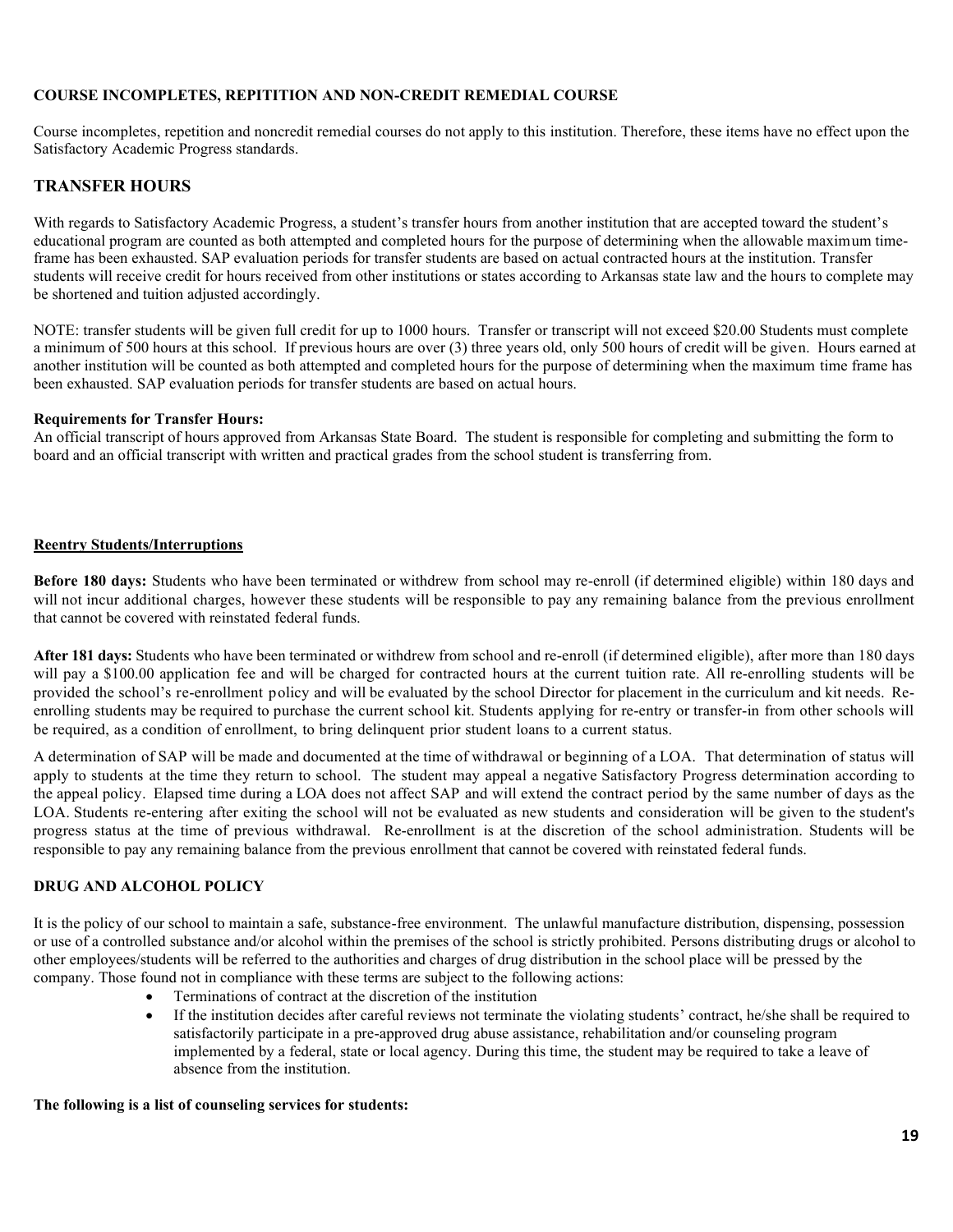Southeast Arkansas Behavioral Healthcare System 2500 Rike Dr Pine Bluff, AR 71601 (870) 534-1834

Barry McDonald, PhD 1811 Olive Street Pine Bluff, AR 71601 (870) 535-2513

#### **DRESS CODE**

Women and men must wear navy blue uniforms and smocks, dark comfortable shoes. Uniforms and shoes must be clean and pressed. Shoes must have a closed toe and heel. Hair must be combed before entering school. Jeans are not permitted. Hats and head coverings are NOT allowed. Students must look professional when they clock in each day. Students not meeting the dress code will be asked to leave. A written notice will be put in their file. If the student receives three such notices he/she may be subject to being put on probation.

#### **RULES & REGULATIONS**

Failure to comply with the school rules & regulations will lead to progressive discipline including written warnings, suspension and termination of school enrollment. Students who are terminated for failure to comply with NEW BEGINNINGS BEAUTY ACADEMY rules & regulations may appeal their termination. The student must submit a written appeal to the school director stating the reasons why the decision to terminate should be reversed and requesting a re-evaluation of status. Supporting documentation should be included, as necessary. This appeal must be received by the school director with (5) five business days of termination. Should a student fail to appeal this decision within the time required, the decision to terminate will stand. A decision on the student's appeal will be made by the executive committee and will be communicated to the student in writing. The decision on the appeal will be final.

- 1. You must clock in upon entering and clock out when leaving the school. This includes lunch period. If you eat at the school you must clock out for lunch too. Clocking out for another student is considered a forgery and a fraud. You must sign in and out also when clocking in or out on the sign-in sheet provided by the school. If you forget to clock in or out, notify an instructor immediately. Only an instructor can correct an error on a time card.
- 2. Theory class begins at 8:00 am each day for day class and 5:00 on wed for night class. You must be prompt and ready for class no later than 8:10. This means you must have text book, paper, and pen/pencil, whatever you may need. Once you are in class room you do not leave. This is a disturbance to everyone. You must use the restroom; get a drink, etc. before and after class only. If you are not in class, ready for class by this time you will be counted absent and your time will not begin until 10:00.
- 3. SATURDAYS ARE MANDATORY. You must be present on Saturdays. You cannot be late on Saturdays. This includes day and night students. There is a \$50.00 fine for an unexcused absence on Saturday. The fine must be paid upon returning to school. 4. Make-up theory hours will be available only at the end of enrollment.
- 5. Fifteen (15) minutes of sanitation must be completed daily by each student. Your name will be posted on the "Duty List" weekly. Sanitation will be called at 4:15 for day students and 8:45 for night students. Each student is responsible for keeping their own
- station area clean at all times. 6. School is not responsible for personal property. We recommend that you mark all of your equipment and personal belongings with your name or initials. Students must provide their own locks if they want a locker and an extra key for the school.
- 7. Students must pay student prices for supplies and chemical for personal use. Student prices are 1/2 of the cost for clients.
- NO drugs or alcoholic beverages are allowed on the premises. Any student found to be in non-compliance with this rule, will be given a minimum of (30) thirty days suspension. A second violation will mean the immediate termination without recourse. Any student thought to be under the influence of a controlled substance will be required to submit to a drug test.
- 9. No eating, drinking, or gum chewing is permitted on the clinic floor or during class. This should be done in break room only.
- 10. If you are going to absent, you must call in. A continued absence of 14 days or more would mean cancellation of your contract. A re-entry fee of \$100.00 is required and new contract must be signed at this time. (see settlement policy)
- 11. Smoking is permitted in the outside smoking area only.
- 12. In the event of an emergency, you may request a leave of absence. If the leave is granted you will need to vacate your station and locker. Personal property left on school premises after 30 days will become property and we will assume no responsibility for the items. They will be disposed of in any way convenient. (See LOA policy).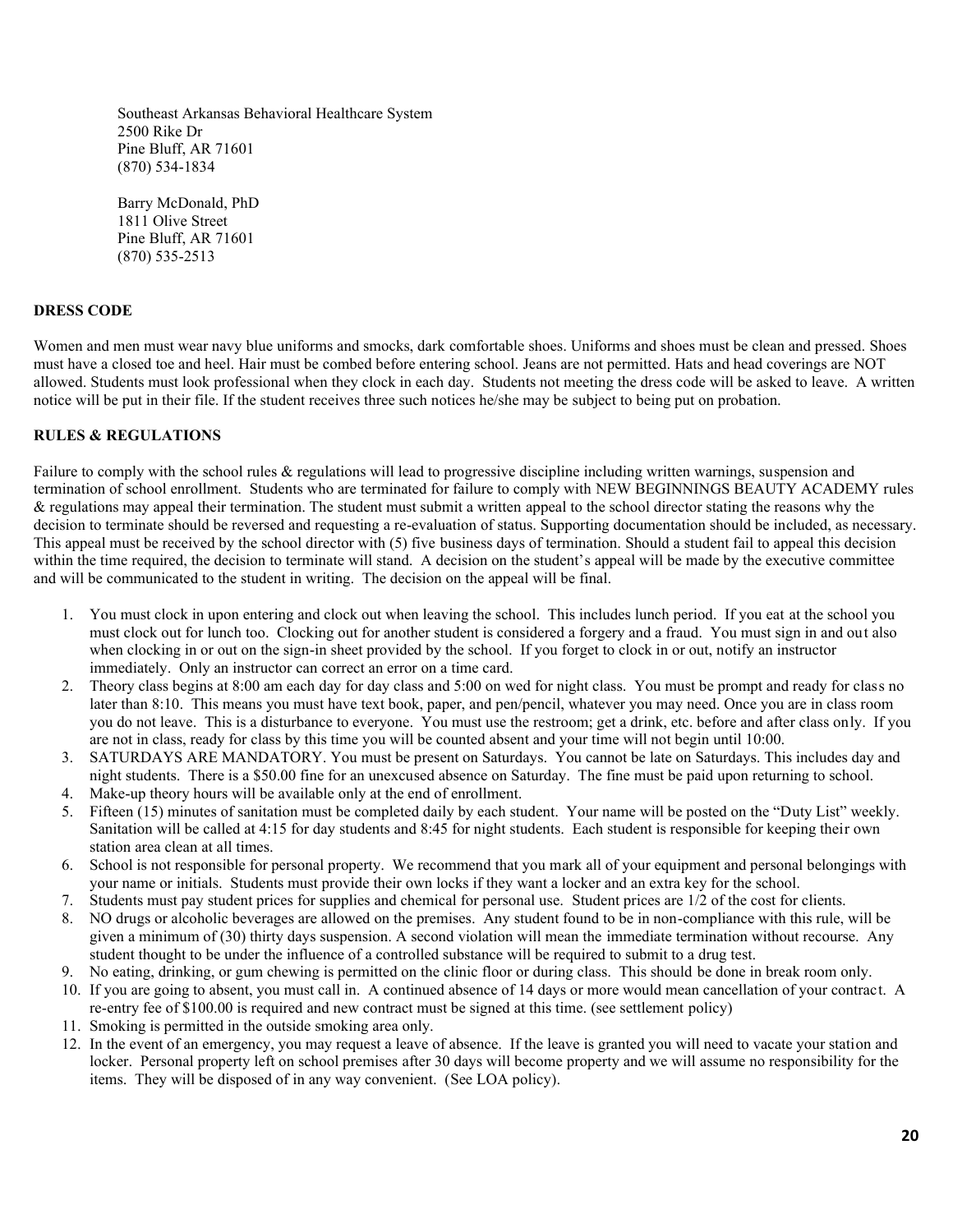- 13. Any student found stealing from the school or another student or client or causing willful destruction of school property will be terminated from the school.
- 14. Any student guilty of refusing a client ticket for services is subject to suspension from the school immediately.
- 15. Any student in violation of an instructor's direction is subject to suspension from the school immediately.
- 16. Any student, who does not respond for the third call from the desk and is still on the clock, will be clocked out for the day.
- 17. If a student is absent is absent on a Saturday and does not call in with a valid excuse he/she will suspended for the following two scheduled days.
- 18. Valid reasons accepted for EXCUSED absences are: deaths in the immediate family, family emergency, illness bring doctor excuse. You must have documentation.
- 19. The school reserves the right to interrupt training whenever a student is behind in payment of tuition or has incurred a considerable amount of overtime charge. All monies must be paid in full before your total hours are completed or you will not be eligible for the state board exam.
- 20. Students are allowed to receive emergency calls only.
- 21. Cell phones may not be used within the school. You must be outside the building on break to use your cell phone. All cell phones must be turned off when in the classroom. If your cell phone rings inside the building you will receive a verbal warning, second time telephone will be confiscated.
- 22. Students are not allowed to carry weapons of any type or anything that could be considered a weapon or harmful to another student, instructor, or client, immediate dismissal and police will be notified.
- 23. Use of foul language is not professional conduct and will not be allowed in the school.
- 24. Student will be allowed visitors, however, anyone coming to the school should keep visit short and stay in the reception area.
- 25. Confrontational outbursts from students will not be allowed. Any student involved will be clocked immediately. He/she will not be allowed to come back to school until the administration staff can determine fault. Upon determination each student will be dealt with on an individual basis and will be notified.
- 26. The school reserve the right to make any changes or add to the above rules & regulation at any time and all students will be notified of any and all changes in writing.

#### **ADMINISTRATIVE OFFICE**

The administrative offices are open for the purpose of student meetings by appointments only. Please sign up for an appointment by speaking with the admissions officer. Students are not permitted to just enter the offices.

#### **OSHA**

The United State Department of Labor and Occupational Safety and Health Administration requires the school to advise its students of the chemicals used in cosmetology and related training. During class time the student will learn about the importance of safety in the work place and how to use and follow the Material Safety Data Sheets (MSDS) for chemicals used in cosmetology and related training. Students are advised of the various chemicals used and safe practices that apply. MSDS sheets can be obtained from product distributors and supply stores.

#### **EVALUATIONS AND ACADEMIC ADVISING**

Students are advised regarding progress and achievement periodically as per the Satisfactory Academic Policy (SAP). Evaluations include how the student is performing with regard to attendance, theory grades, and practical skills. Information and advice regarding licensing regulations, reciprocity, employment, continuing education opportunities, and financial assistance is available to students as it is needed.

#### **LOCKERS**

Student lockers are supplied for the student's storage of personal items and supplies.

#### **DISCIPLINARY POLICY**

Failure to comply with the school rules & regulations will lead to progressive discipline including written warnings, suspension and termination of school enrollment. Students who are terminated for failure to comply with New Beginnings rules & regulations may appeal their termination. The student must submit a written appeal to the school director stating the reasons why the decision to terminate should be reversed and requesting a re-evaluation of status. Supporting documentation should be included, as necessary. This appeal must be received by the school director with (5) five business days of termination. Should a student a fail to appeal this decision within the time required, the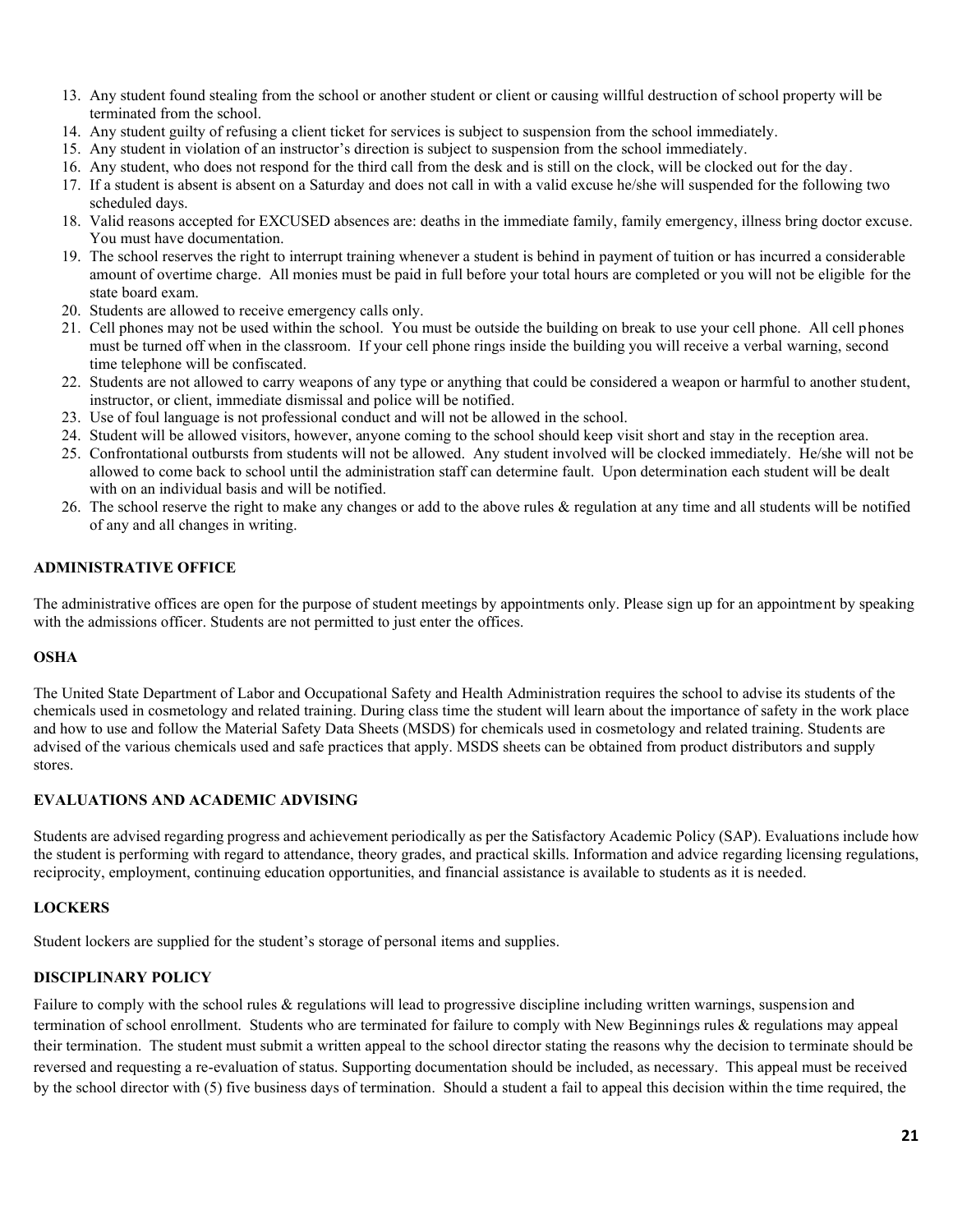decision to terminate will stand. A decision on the student's appeal will be made by the executive committee and will be communicated to the student in writing. The decision on the appeal will be final.

#### **COSMETOLOGY COURSE OUTLINE**

**COURSE TITLE:** Basic Cosmetology

**TEXT:** Milady Standard Textbook of Cosmetology, 13<sup>th</sup> edition, 2015, ISBN-13: 9781285769417

#### **COURSE DESCRIPTION:**

This course is designed to provide the potential cosmetologist with an understanding on the basic principles of cosmetology and the knowledge, techniques, and skills to successfully complete the Arkansas State Board of Cosmetology licensing examination.

#### **COURSE OBJECTIVES:**

- Understand and apply theoretical principles of hair, skin and nail care.
- Demonstrate hands-on skill and knowledge of hair shaping, shampooing, and styling hair and manicuring nails.
- Demonstrate technical skills and knowledge necessary for analysis of the patron's hair and application of chemical processes involved in permanent waving, relaxing, hair coloring, and other treatments related to care, styling, and shaping the hair.
- Understand the composition and care and to be able to provide facial treatment and other professional skin care services.
- Understand and practice accepted standards of sterilization and sanitation.
- Understand the necessity for and practice of good safety measures.
- Know state board rules and ethics governing the practice of cosmetology in Arkansas and be able to identify good shop management practices.
- Successfully complete the Arkansas State Board of Cosmetology licensing examination.

#### **COURSE DESCRIPTION AND INSTRUCTIONAL METHODS:**

The cosmetology 1500 hour course introduces students to manicuring, hair removal, facials, hair beautification, haircutting, chemical applications, hair color and more to work in the cosmetology field. The course will be a combination of lecture, demonstration, and hands on practical experience with students completing assigned credits each month. Instruction will be supplemented by guest artists, visual aids, library, and resource material, and other instructional techniques.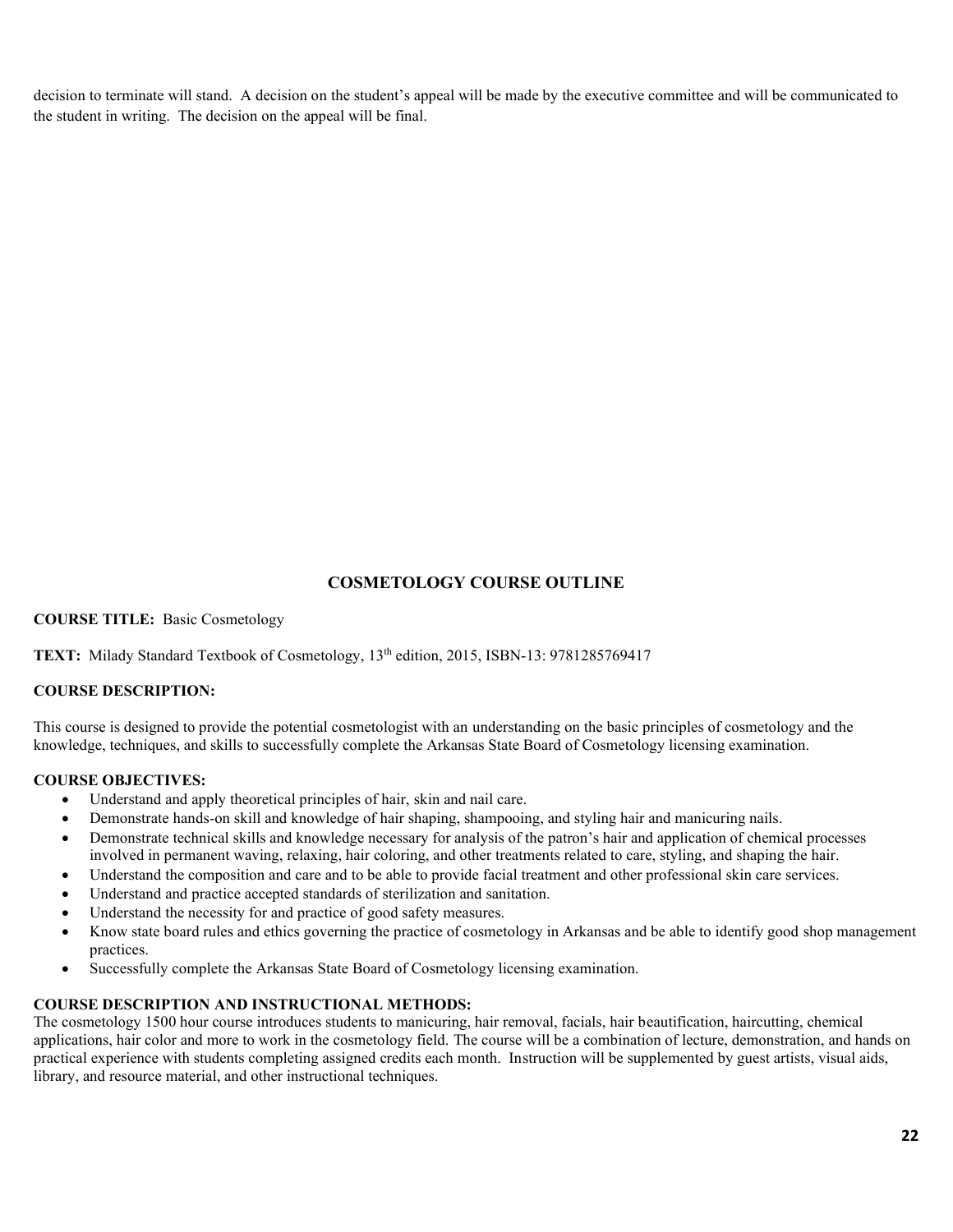#### **APPROVED COURSE FOR COSMETOLOGY TRAINING 1500-HOUR COURSE**

After completing the prescribed registration procedures, the student is given a complete subscription of the educational program offered in the school system. The student enters the theory instruction program at the topic the other students are studying when the new student enrolls. Even though the student may enter theory class with more advanced topics, the student will begin the practical classes with basic instruction. After acquiring 250 hours and passing all freshmen exams the student will be allowed to work on live models.

#### **COURSE OUTLINE UNITS AND HOURS REQUIRED**

| UNITS OF INSTRUCTION                                                                                   | <b>HOURS</b> |
|--------------------------------------------------------------------------------------------------------|--------------|
|                                                                                                        |              |
| 1.<br>Hygiene and Sanitation & Infection Control                                                       | 80           |
| Instruction in sanitation, sterilization, hygiene, lighting and ventilation                            |              |
| Blood spill procedures, products, tools and equipment-use $\&$ safety.<br><b>Related Sciences</b>      |              |
| 2 <sub>1</sub>                                                                                         | 120          |
| Physiotherapy, physiology, and histology, anatomy, neurology, & ontology.                              |              |
| Hair Dressing<br>3.                                                                                    | 1000         |
| Cleaning hair, shampooing, hair cutting, clipping, tinting, bleaching, scalp<br>a)                     |              |
| massage, brushing, combing, curling, permanent waving, relaxing, thermal                               |              |
| styling, roller placement, braids, extensions.                                                         |              |
| b) Product Knowledge, use and safety                                                                   |              |
| Manicuring<br>$\overline{4}$ .                                                                         | 100          |
| Construction, filing, shaping finger nails, loosing & removal of dead cuticle, hand                    |              |
| massage, nail art, artificial nail application<br>5.                                                   | 100          |
| Cosmetic Therapy<br>Skin & its structure, various kinds of facials and massages, cosmetics, packs, the |              |
| art of make-up application eyebrow $\&$ lash tinting, tweezing, waxing facial shapes.                  |              |
| Salesmanship and shop management<br>6.                                                                 | 50           |
| Instruction in how to keep records, knowledge of business law, rules and regulations, booking          |              |
| appointments and retailing.                                                                            |              |
| 7. Shop Deportment                                                                                     | 50           |
| Courtesy, neatness and professional attitude in meeting the public                                     |              |
| Career & Employment Information                                                                        |              |
| Professional ethics<br>a)                                                                              |              |
| Effective communication & human relations<br>b)                                                        |              |
| Compensation packages $\&$ payroll deductions,<br>c)                                                   |              |
| Business law<br>$\mathbf{d}$                                                                           |              |
| Rules $&$ regulations<br>e)                                                                            |              |
| Record keeping<br>$\mathbf{f}$                                                                         |              |
| City, state, and federal laws & taxes<br>g)                                                            |              |
| How to retail products<br>h)                                                                           |              |
| Licensing requirements<br>$\ddot{i}$                                                                   |              |
|                                                                                                        |              |
| <b>TOTAL 1500</b>                                                                                      |              |

#### **COURSE EVALUATION:**

Written examinations will be given each week and students are expected to make up any test missed. Students are evaluated everyday on their practical and clinic work by instructor observation. Credits are given for successful completion of assigned experiences on manikins and clients. Progress reports are distributed three times during enrolment. Students receiving an unsatisfactory grade are expected to improve within the next quarter.

#### **THE GRADING PROCEDURE:**

To measure a student's academic performance, the institution calculates the averages from both practical and written grade. Each criteria is weighed 50% for the total academic grade. Students are required to attend assigned theory classes and complete clinical and practical assignments. Students must achieve a cumulative average of 75%. Any scores below a 2.0 are required to be re-done for credit.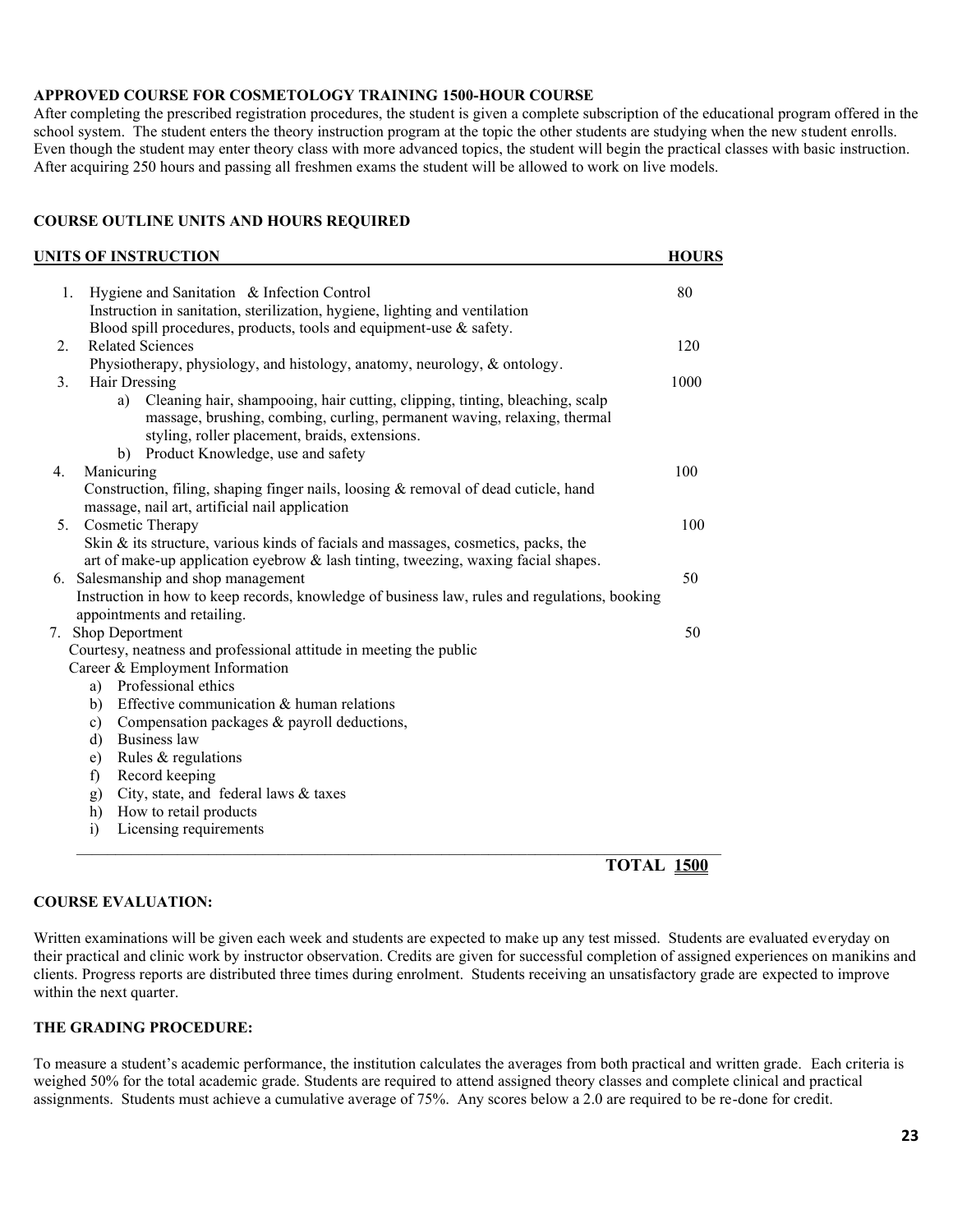#### **GRADING SCALE: (Cumulative theory and grading scale)**

| <b>GRADE</b>  | <b>SCORE RANGE</b> | <b>GRADE POINT AVERAGE</b> |  |
|---------------|--------------------|----------------------------|--|
| A             | 95-100             | 4.00                       |  |
| $A-$          | 90-94              | 3.50                       |  |
| $B+$          | 86-89              | 3.00                       |  |
| B             | 82-85              | 2.75                       |  |
| $B-$          | 78-81              | 2.50                       |  |
| $\mathcal{C}$ | 75-77              | 2.00                       |  |
| $\mathbf F$   | $0 - 74$           | 0.00                       |  |
| $A=Excellent$ | B=Good             | C=Satisfactory<br>F=Fail   |  |

#### ATTENDANCE:

All students are expected to attend classes and to be involved in the learning process. Students are expected to be prepared to take notes each day in the theory class. Our institution uses a time clock and sign in sheet to track student hours and maintain a daily record of attendance. Students will not receive credit hours for

#### INSTRUCTIONAL MATERIALS:

Instructional materials and training aids to be used at NEW BEGINNINGS BEAUTY ACADEMY consists of chalkboard, bulletin boards, video tapes, VCR, TV, anatomy charts, pictures, models, books, tests, and field trips can also be classified as teaching aids.

#### **INSTRUCTOR COURSE OUTLINE**

**COURSE TITLE:** Instructor Training Instructor(s):

**TEXT:** Master Educator, 3rd Edition, ISBN-13:9781133693697

 **\_\_\_\_\_\_\_\_\_\_\_\_\_\_\_\_\_\_\_\_\_\_\_\_\_\_\_\_\_\_\_\_\_\_\_\_\_\_\_\_\_\_\_**

#### **COURSE DESCRIPTION:**

This course is designed to provide potential instructors with an understanding of the basic principles of teaching and knowledge techniques required to successfully complete the Arkansas State Board of Cosmetology licensing examination for instructors.

#### **COURSE OBJECTIVES:**

Upon completion of this course, the student instructor will have demonstrated to the satisfaction of the instructors as measured by 75% accuracy on written tests and instructor observation of student practice and 75% completion of assigned lesson plans, visual aids, administrative duties, and other signed projects, the ability to:

- 1. Demonstration and understanding of the philosophy, objectives, and course content for teaching cosmetology.
- 2. Write and use appropriate daily and unit lesson plans for meeting the objectives of the course.

3. Utilize methods of teaching that are appropriate for cosmetology, including lectures, discussions, demonstrations, and supervision of student clinic work.

4. Demonstrate efficient class organization, control, and management in both the theory classroom and the clinic practice.

5. Understand individual differences and different learning rates of students and be able to identify motivational techniques for student success.

6. Create and use appropriately visual aids and use and care for visual aid equipment.

7. Perform administrative duties as related to classroom atmosphere, safety measures, records and record keeping, enrolling and terminating students, and ordinary maintenance of equipment.

- 8. Develop and use evaluation instruments for measuring student achievement.
- 9. Successfully complete the Arkansas State Board of Cosmetology licensing examination for instructors.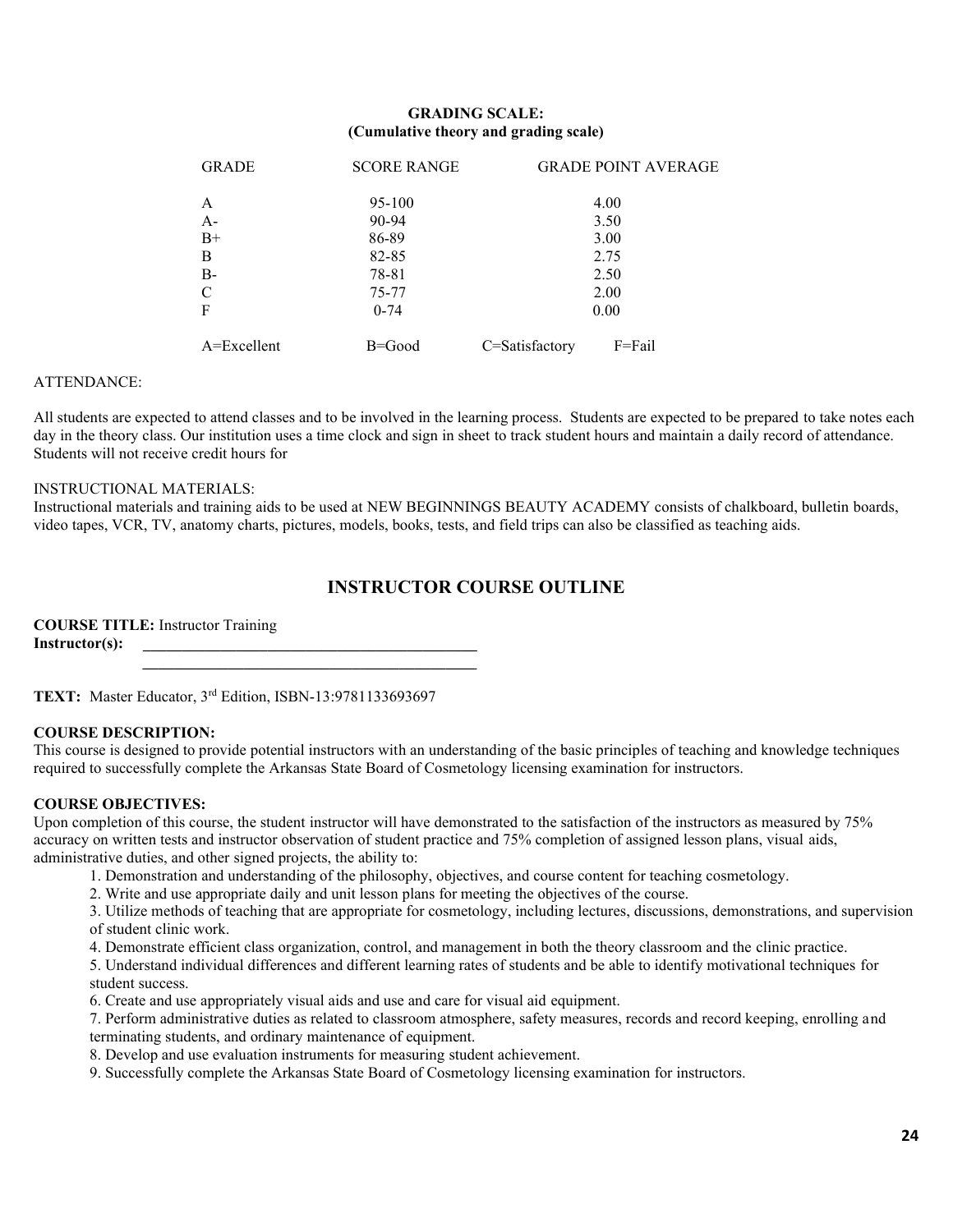#### COURSE FORMAT: Instructional Methods

The clock hour education is provided through sequential set of learning steps which address specific tasks necessary for state board preparation, graduation and job entry level skills. The course will be a combination of lecture, demonstration, and the student instructor's participation. The instructor will discuss and demonstrate their ability through actual practice in the classroom and clinic and in administration duties. Student instructors will also be required to prepare lesson plans along with visual aids for classroom use.

#### **APPROVED COURSE FOR COSMETOLOGY INSTRUCTOR TRAINING 600 HOUR COURSE**

The instructor training curriculum is designed as a course to extend over a period of not less than 4 months or not less than 600 hours of training. A instructor trainee shall (a) be licensed as a cosmetologist in the state of Arkansas (b) hold a permit as a student instructor with the board (C) under the immediate supervision of a licensed instructor at all times, (D) authorize or verify student daily slips, (E) be given a written examination after student completion of each subject by the licensed instructor.

#### **UNITS OF INSTRUCTION HOURS**

| 1. Teaching of theory and practical operation.<br>2. Selection subject matter for class lecture.<br>3. Preparing class lectures.<br>4. Conducting a review of all subjects taught.<br>5. Preparing and grading examinations.<br>6. Demonstrating practical operations.<br>7. Teaching practical operations.                                                                                                                                                                                                                        |
|------------------------------------------------------------------------------------------------------------------------------------------------------------------------------------------------------------------------------------------------------------------------------------------------------------------------------------------------------------------------------------------------------------------------------------------------------------------------------------------------------------------------------------|
| 1. Classes are to be conducted by a licensed instructor to prepare the<br>instructor trainee to properly lecture and demonstrate on all subjects<br>of cosmetology.                                                                                                                                                                                                                                                                                                                                                                |
| 1. Sterilization and bacteriology<br>2. Osteology<br>3. Mycology<br>4. Neurology<br>5. Angiology (blood vessels, lymphatics)<br>6. Cosmeticity<br>7. Canitics<br>8. Dermatology<br>9. Trichology<br>10. Permanent waving<br>11. Unguiology (nails)<br>Theory classes will be conducted under the supervision of a licensed instructor                                                                                                                                                                                              |
| 1. Permanent waving (machine, machine less, cold wave)<br>2. Facials (make-up, waxing, packs, masks, eyebrow arches, electric facials).<br>3. Shampoo (wet waving, finger waving, haircutting, comb outs)<br>4. Scalp treatments, (hair and scalp treatments, electric scalp treatments).<br>5. Canitics (tinting, bleaching, corrective hair coloring, removal of hair coloring).<br>6. Manicuring (plain and oil, sanitation, sterilization).<br>7. Predispostion tests<br>8. Thermal pressing and iron curling and blow drying. |
|                                                                                                                                                                                                                                                                                                                                                                                                                                                                                                                                    |
| (F) Training in subjects in which the individual instructor-trainee may be                                                                                                                                                                                                                                                                                                                                                                                                                                                         |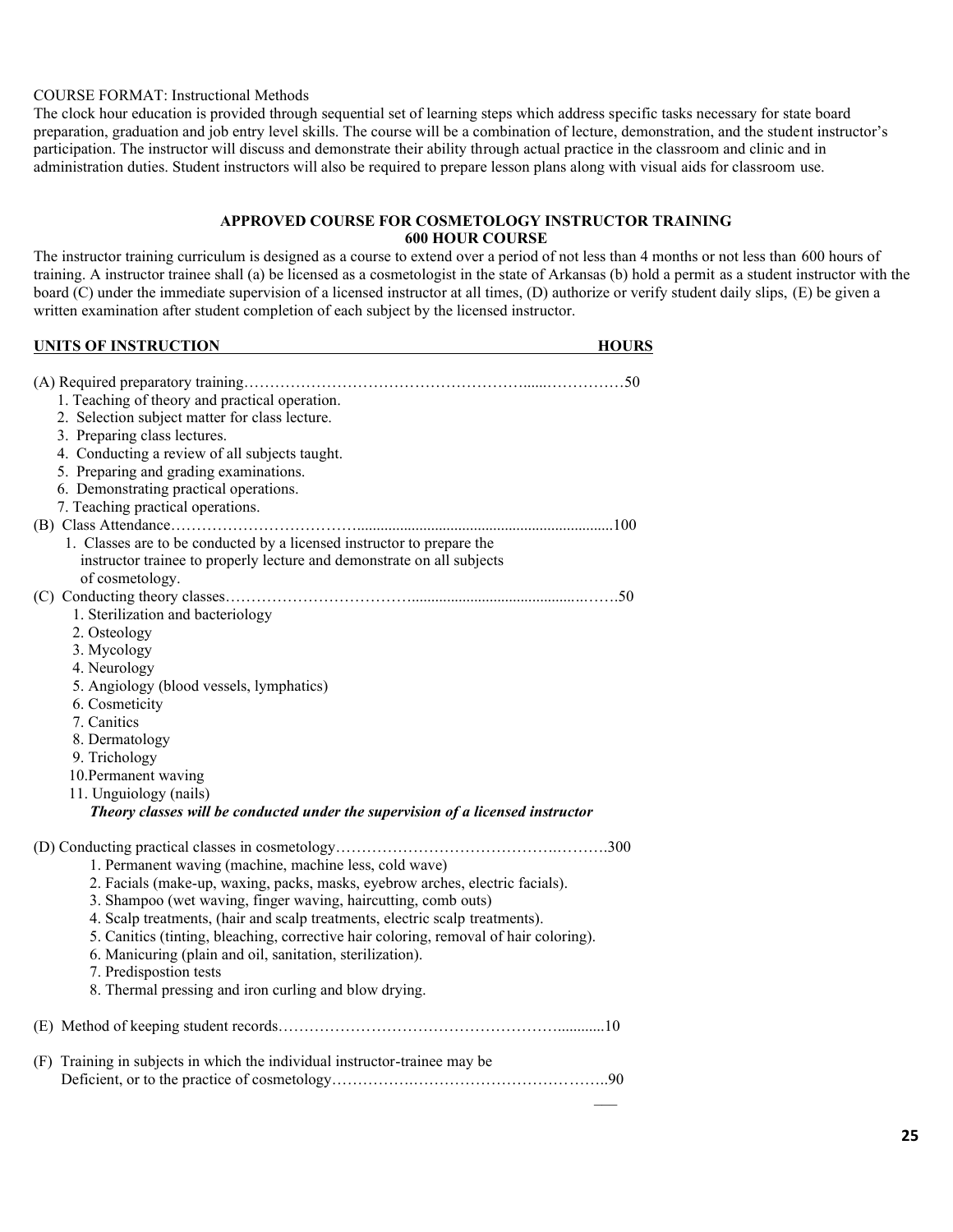**TOTAL 600**

#### **GRADING SCALE: (Cumulative theory and grading scale)**

| <b>GRADE</b>  | <b>SCORE RANGE</b> | <b>GRADE POINT AVERAGE</b> |
|---------------|--------------------|----------------------------|
| A             | 95-100             | 4.00                       |
| $A -$         | 90-94              | 3.50                       |
| $B+$          | 86-89              | 3.00                       |
| B             | 82-85              | 2.75                       |
| $B-$          | 78-81              | 2.50                       |
| $\mathcal{C}$ | 75-77              | 2.00                       |
| F             | $0 - 74$           | 0.00                       |
| $A=Excellent$ | $B = Good$         | C=Satisfactory<br>F=Fail   |

References :

Colletti, Anthony, B. Keystone Instructor Manual. New York: Keystone publishing company. 1977



#### **Pre-Enrollment Receipt of Information**

- **ENROLLMENT CHECK LIST**
- Licensure Requirements
- Job Demand Form
- Physical Demands
- \_\_\_\_\_\_ Interview and Enrollment Form
- \_\_\_\_\_\_ Compensation (Pre-Requisite for Employment)
- Safety Requirements
- Campus Security
- \_\_\_\_\_\_ Pass/Fail and Placement Rates
- Catalog (SAP Policy)/Consumer Guide (see website)
- Student Application (front and back)
- \_\_\_\_\_\_ Voter Registration Information (see website)
- Social Security Card/ID
- Proof of Education (high school diploma, GED, home school, college transcript)
- Birth Certificate (if applicable)
- \_\_\_\_\_\_Enrollment Fees